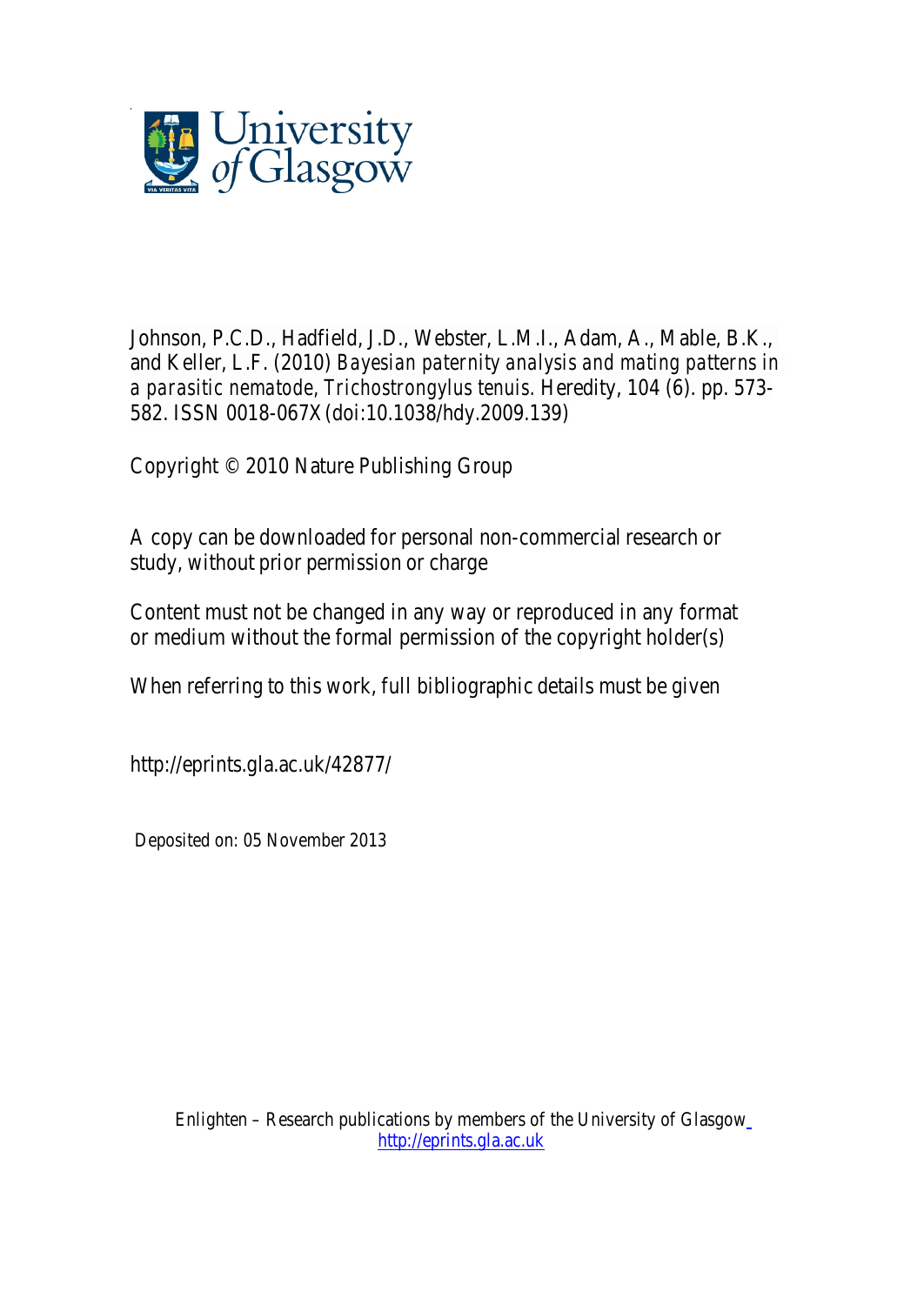## 1 **Bayesian paternity analysis and mating patterns in a parasitic**

# 2 **nematode,** *Trichostrongylus tenuis*

- 3 Paul C. D. Johnson<sup>1,2</sup>, Jarrod D. Hadfield<sup>3</sup>, Lucy M. I. Webster<sup>1,4</sup>, Aileen
- 4 Adam<sup>1</sup>, Barbara K. Mable<sup>1</sup>, Lukas F. Keller<sup>1,5</sup>
- 5
- $6$  <sup>1</sup> Division of Environmental and Evolutionary Biology, Institute of
- 7 Biomedical and Life Sciences, University of Glasgow, Glasgow G12 8QQ,

8 UK

- <sup>2</sup> 9 Robertson Centre for Biostatistics, Boyd Orr Building, University of
- 10 Glasgow, Glasgow G12 8QQ, UK
- $11$ <sup>3</sup> Institute of Evolutionary Biology, University of Edinburgh, Edinburgh,
- 12 EH8 9YL
- <sup>4</sup> 13 Institute of Biological and Environmental Sciences, School of Biological
- 14 Sciences, University of Aberdeen, Aberdeen, AB24 2TZ
- <sup>5</sup> 15 Zoological Museum, University of Zürich, Winterthurerstrasse 190, CH-
- 16 8057 Zürich, Switzerland
- 17
- 18 Correspondence: Paul Johnson, Robertson Centre for Biostatistics, Boyd
- 19 Orr Building, University of Glasgow, Glasgow G12 8QQ, UK; Tel: +44 141
- 20 330 4744; Fax: +44 141 330 5094; E-mail: paulj@stats.gla.ac.uk
- 21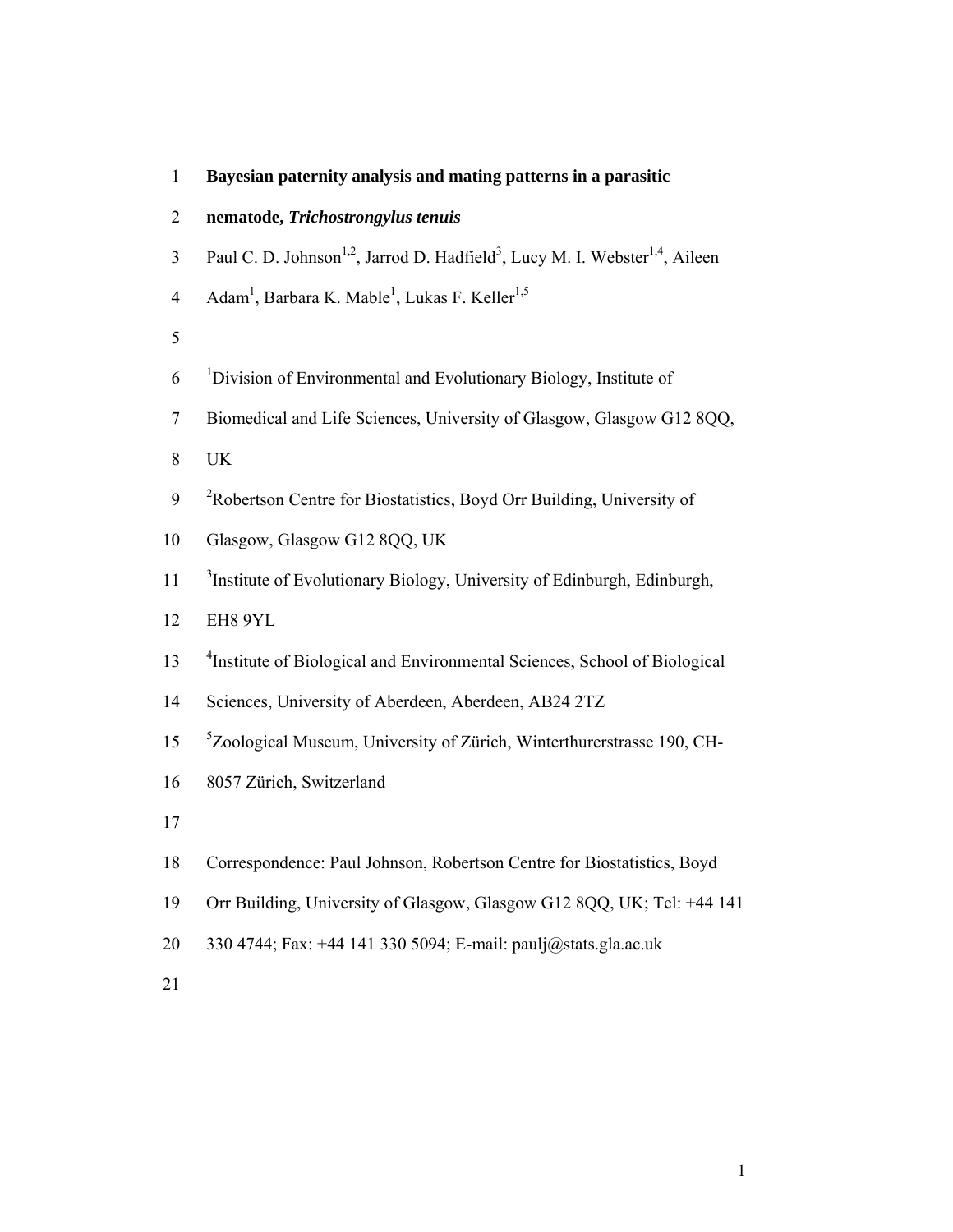- 22 Keywords: parasitic nematodes, *Trichostrongylus tenuis*, paternity analysis,
- 23 pedigree reconstruction, microsatellites, mating system
- 24
- 25 Running title: Paternity analysis in a parasitic nematode
- 26
- 27 Word count: 5891
- 28
- 29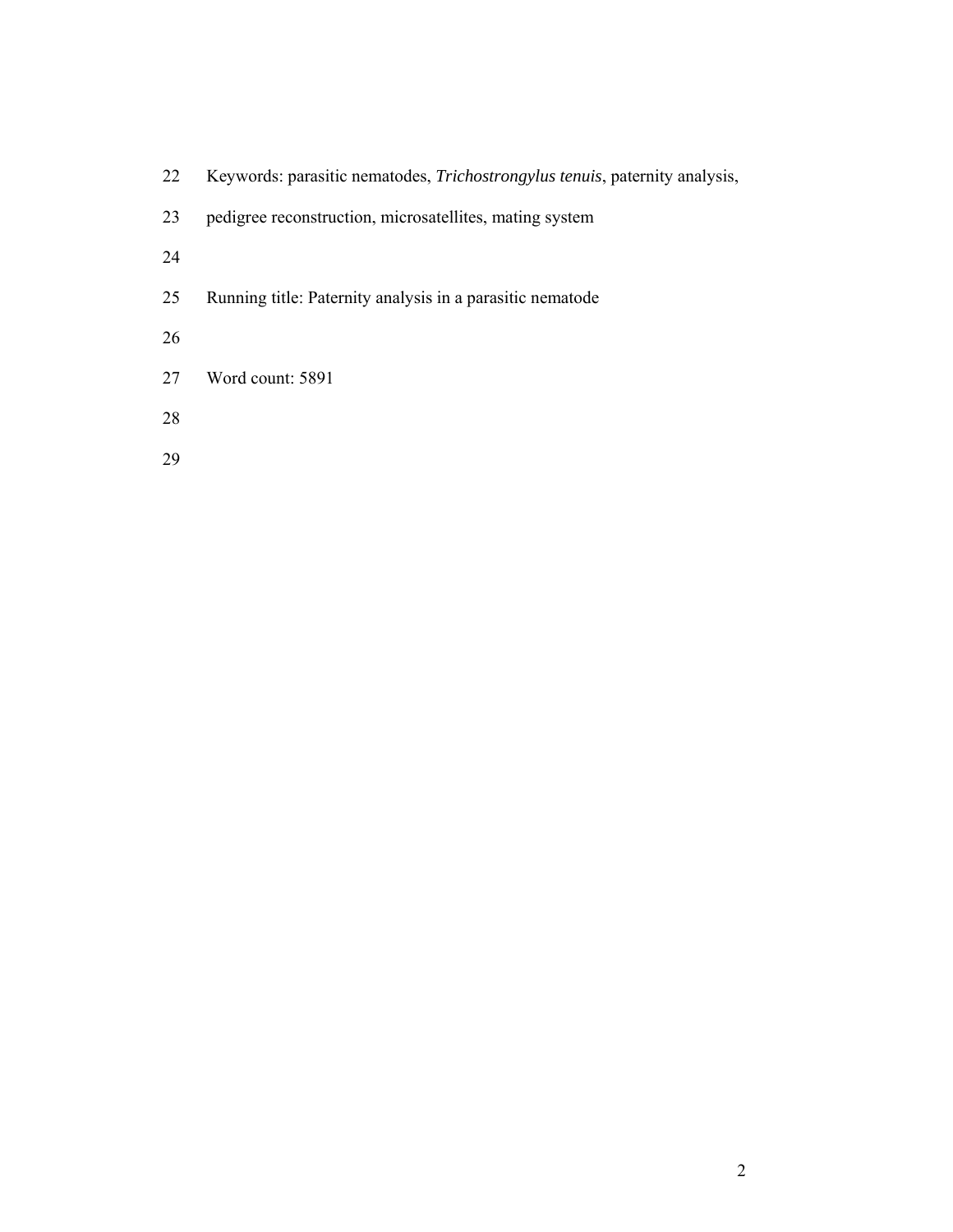## 30 **Abstract**

31 Mating behaviour is a fundamental aspect of the evolutionary ecology of 32 sexually reproducing species, but one that has been under-researched in 33 parasitic nematodes. We investigated mating behaviour in the parasitic 34 nematode *Trichostrongylus tenuis* by performing a paternity analysis in a 35 population from a single red grouse host. Paternity of the 150 larval 36 offspring of 25 mothers (sampled from one of the two host caeca) was 37 assigned among 294 candidate fathers (sampled from both caeca). Each 38 candidate father's probability of paternity of each offspring was estimated 39 from 10-locus microsatellite genotypes. Seventy-six (51%) offspring were 40 assigned a father with probability greater than 0.8, and the estimated number 41 of unsampled males was 136 (95% CI: 77, 219). The probability of a male 42 from the one caecum fathering an offspring in the other caecum was 43 estimated as 0.024 (95% CI: 0.003, 0.077), indicating that the junction of 44 the caeca is a strong barrier to dispersal. Levels of promiscuity (defined as 45 the probability of two of an adult's offspring sharing only one parent) were 46 high for both sexes. Variance in male reproductive success was moderately 47 high, possibly due to a combination of random mating and high variance in 48 post-copulatory reproductive success. These results provide the first data on 49 individual mating behaviour among parasitic nematodes.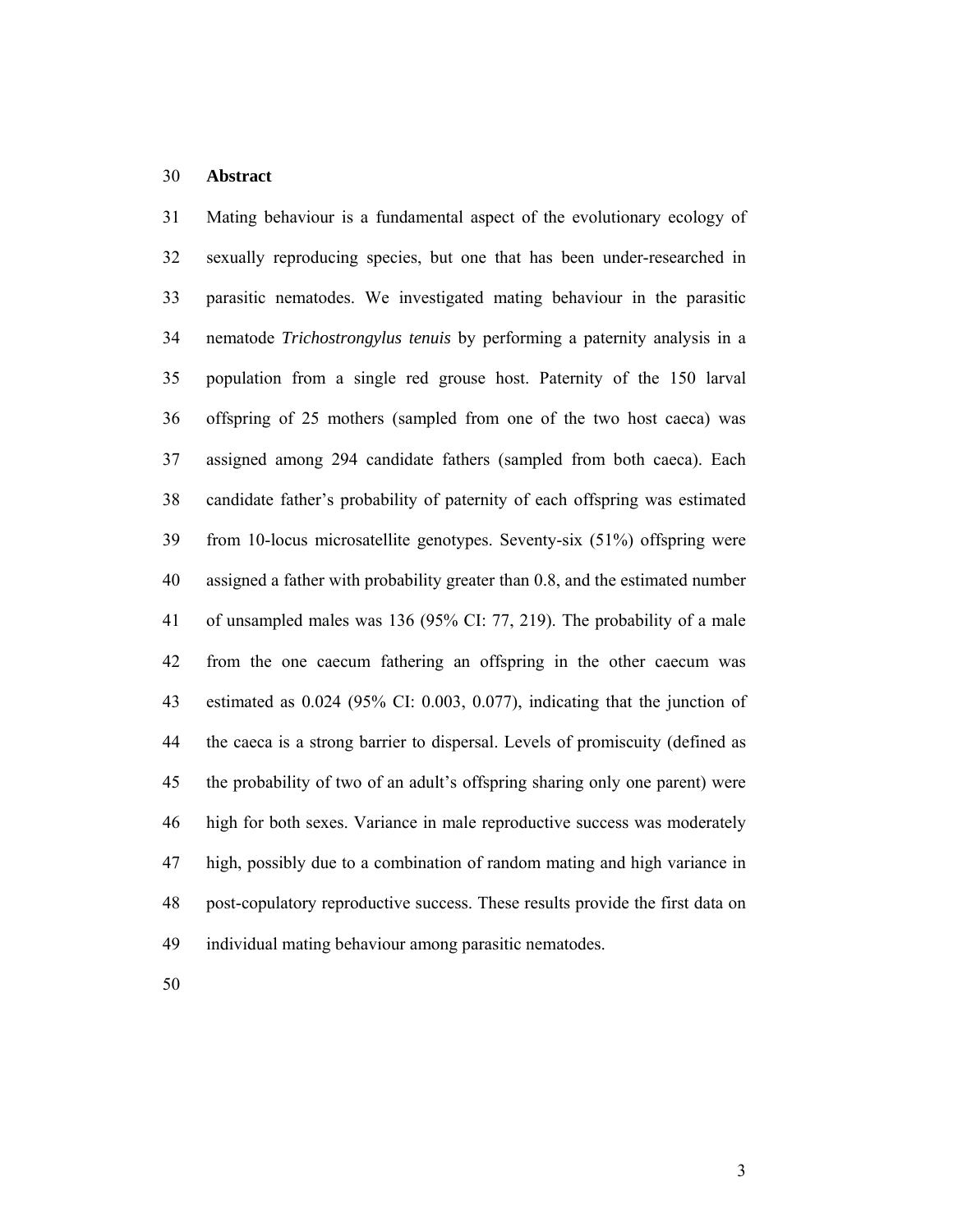## 51 **Introduction**

52 Animal parasitic nematodes are among the most widespread and diverse 53 animal groups (Blaxter, 2001). Their hidden lifestyle, however, presents 54 difficulties in observing their behaviour in the wild, and many areas of their 55 ecology remain unexplored (Criscione *et al*, 2005). One area where progress 56 has been made is in the application of molecular ecology methods to the 57 inference of large-scale host-mediated ecological processes such as 58 colonisation and dispersal (Criscione *et al*, 2005; Grillo *et al*, 2007; Nejsum 59 *et al*, 2005; Nieberding *et al*, 2005; Troell *et al*, 2006; Webster *et al*, 2007; 60 Wielgoss *et al*, 2008). However, no studies have yet used molecular tools to 61 analyse patterns of parasite mating behaviour at the individual level. Mating 62 behaviour has important consequences for understanding how this group of 63 animals has evolved as well as for predicting how parasite populations will 64 respond to changes in their environment. For example, deviation from 65 random mating in the form of reproductive skew reduces the effective 66 population size and increases the opportunity for sexual selection (Crow, 67 1958).

68 In the absence of specific data, parasitic nematodes have generally 69 been assumed to mate randomly and promiscuously (e.g. Barnes *et al*, 1995; 70 Churcher and Basáñez, 2008; Dobson *et al*, 1987; Saul, 1995; Smith *et al*, 71 1999 but for exceptions see Braselton *et al*, 2004; Churcher *et al*, 2008). In 72 nonparasitic taxa, predictions about mating systems and the distribution of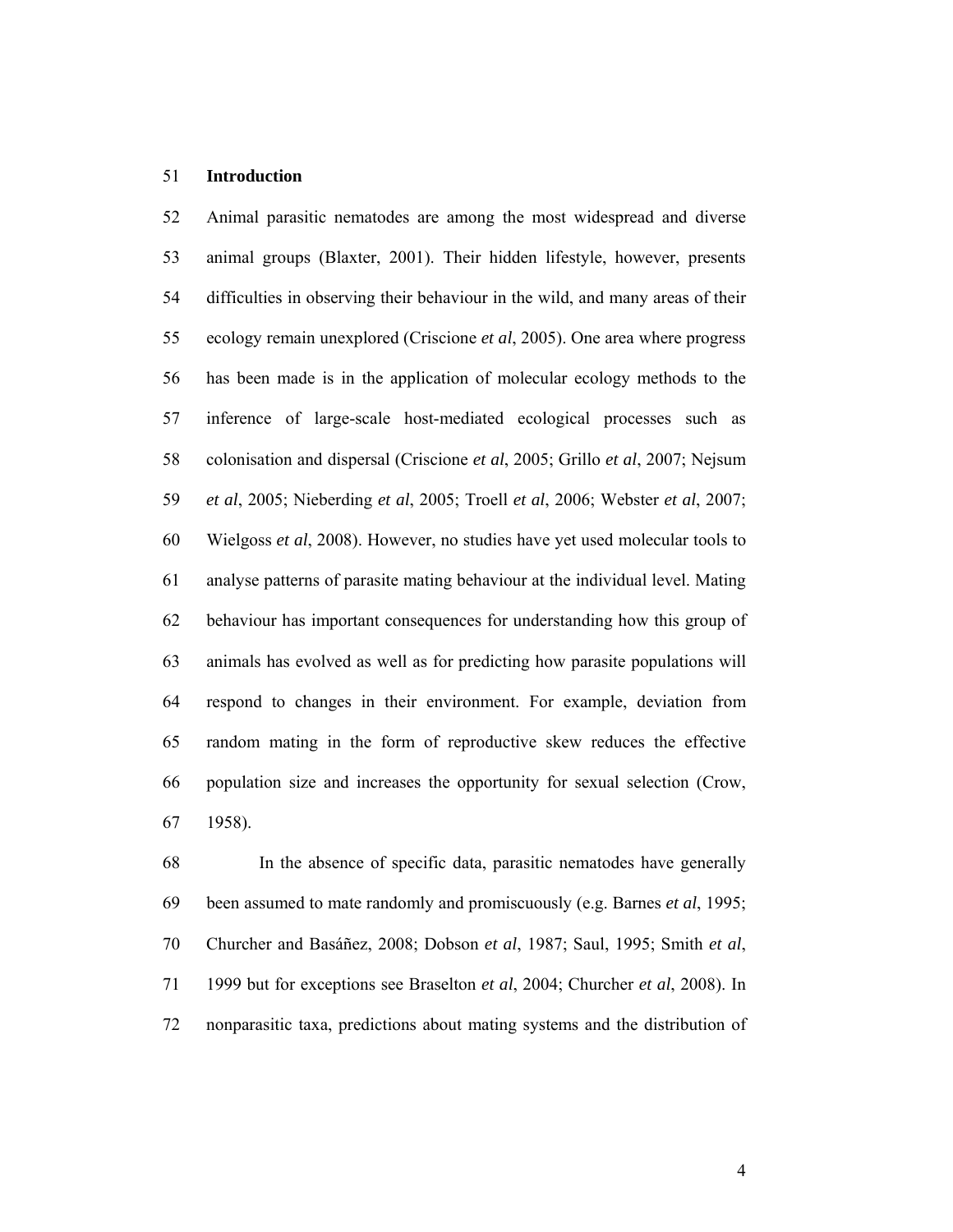73 reproductive success have been successfully tested via parentage analysis 74 using molecular markers. Indeed, molecular markers have transformed the 75 study of animal mating systems, often overturning conclusions based on 76 observational evidence (e.g. Griffith *et al*, 2002; Jones and Avise, 2001), 77 and would appear to be ideal tools for studying the concealed mating 78 behaviour of animals such as parasitic nematodes. Paternity analysis (the 79 most common type of parentage analysis) is conventionally performed by 80 analysing the genotypes of a sample of mothers, their known offspring, and, 81 ideally, all plausible candidate fathers. When applied to a parasitic 82 nematode, paternity analysis presents particular technical and statistical 83 challenges, including raising offspring *in vitro*, obtaining DNA of sufficient 84 quantity and quality from microscopic larvae, and accurately assigning 85 paternities among potentially hundreds or thousands of candidate fathers, 86 some of whom might already have been shed from the host. These 87 difficulties may explain the current lack of parentage analyses in parasitic 88 nematodes.

89 We conducted a paternity analysis in a single host-population (or 90 infrapopulation) of *Trichostrongylus tenuis*, a parasitic nematode of 91 galliform and anseriform birds. Our aim was to provide the first data on 92 patterns of parentage in a sexually reproducing animal parasitic nematode, 93 and to shed light on the assumption that mating in these parasites is random.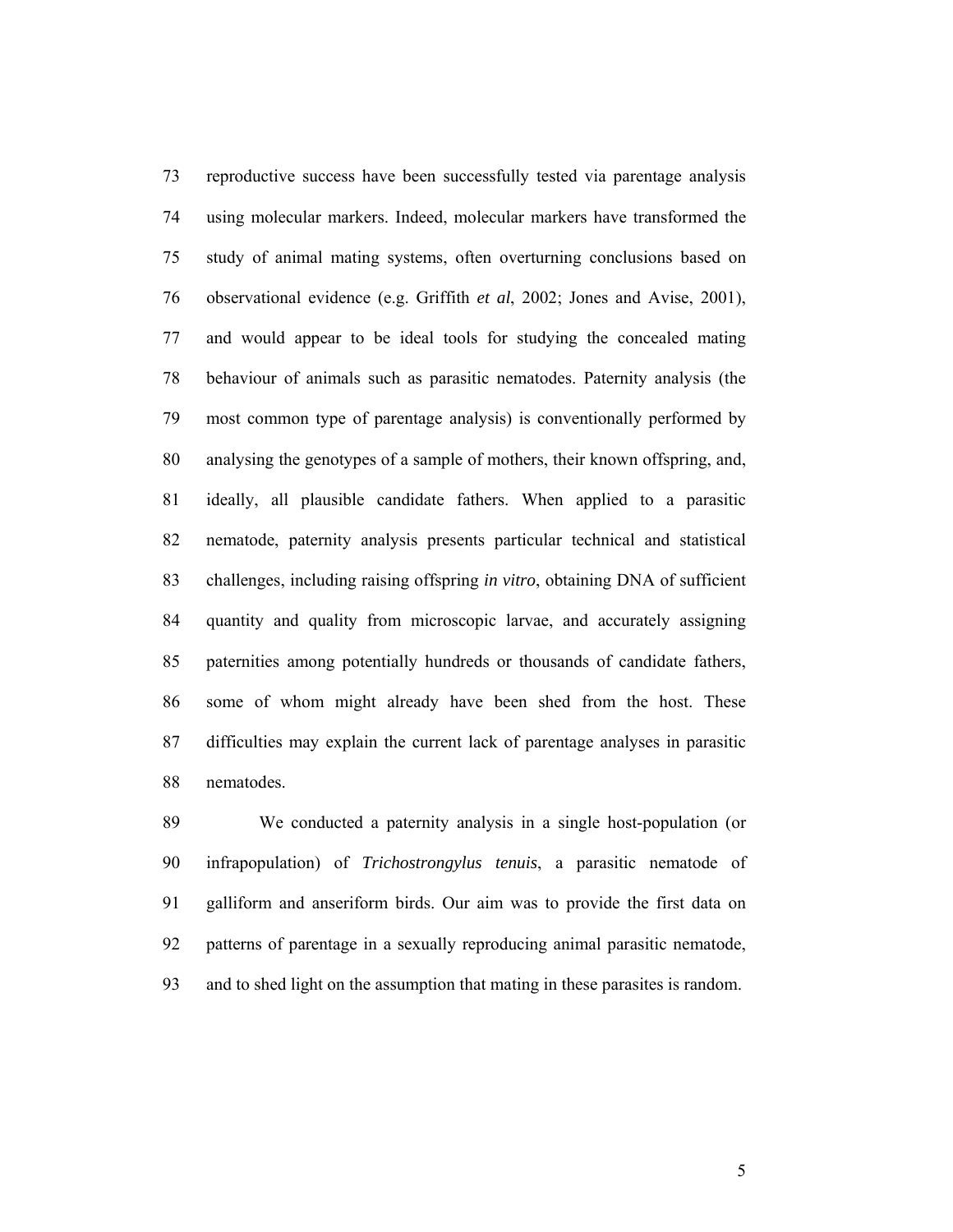94 *T. tenuis* has a direct life cycle and obligate sexual reproduction. 95 Adult *T. tenuis* reside and mate in the host's two caeca; these are blind guts 96 of about 75 cm in length that extend from the junction of the small and large 97 intestines (Hudson, 1992). Candidate fathers for a *T. tenuis* offspring fall 98 into three categories. The first and most obvious category is males present at 99 the time of sampling in the caecum where the mothers were sampled. 100 Second, males from the neighbouring caecum must be considered, although 101 we know nothing about movement of adults between caeca. The third 102 category is unsampled males, including candidate fathers shed prior to 103 sampling and those present in the caeca that had escaped detection. 104 Information about the number of unsampled males is essential for paternity 105 assignment, which in *T. tenuis* will depend on both the longevity of males 106 and the duration of sperm storage. *T. tenuis* infecting naive captive hosts can 107 live for more than two years (Shaw and Moss, 1989), and most sexually 108 reproducing nematodes are thought to store sperm (Bird and Bird, 1991), 109 but we know nothing about these parameters in wild populations. Given 110 perfect genotypic data, the number of unsampled males could be estimated 111 relatively easily by partially inferring the genotypes of missing fathers from 112 the genotypes of mothers and offspring. In practice, the presence of data 113 errors makes this challenging (Emery *et al*, 2001).

114 In this study we jointly estimated paternity, the number of 115 unsampled males and the probability of mating across caeca using a

 $\sim$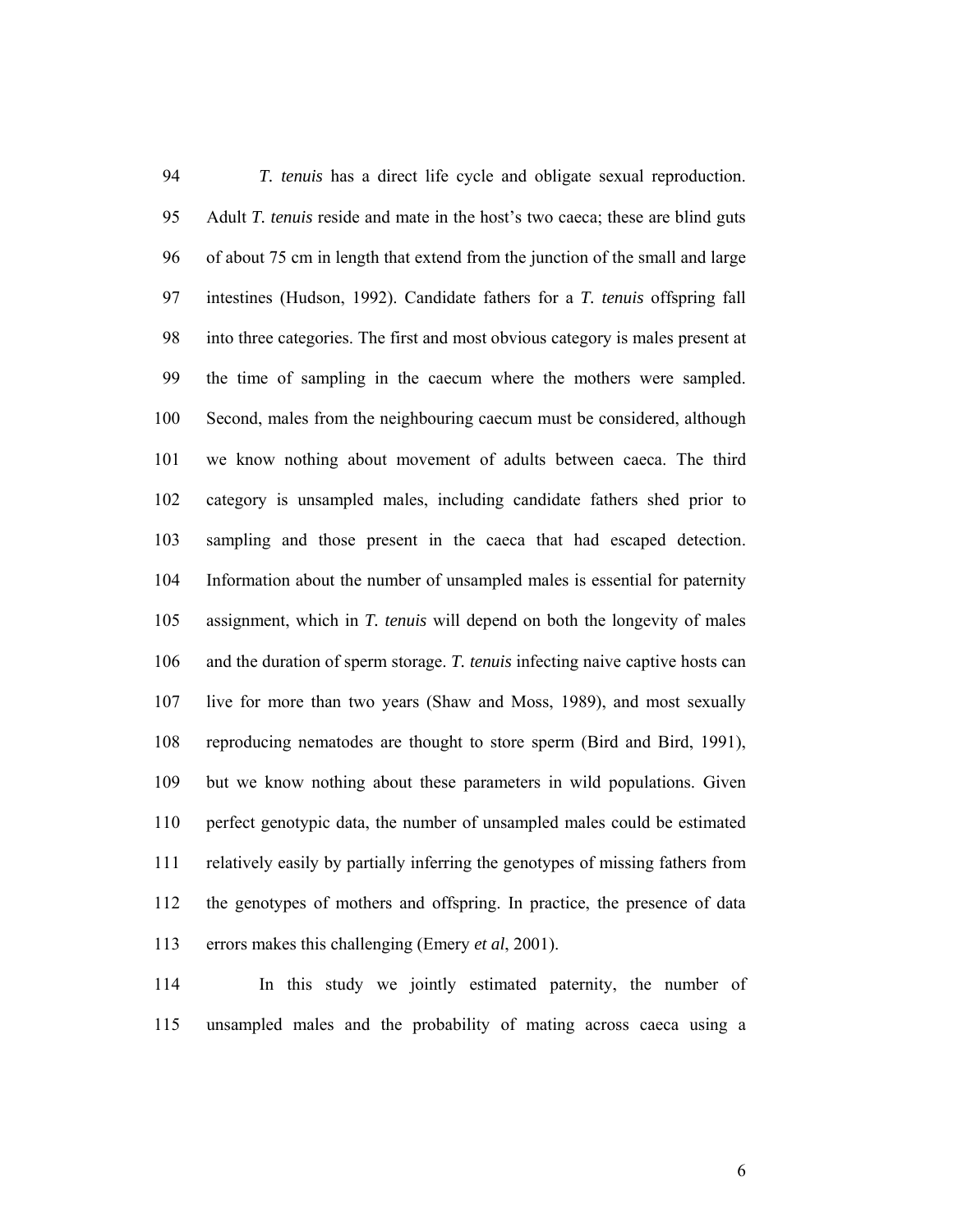116 Bayesian method tolerant of genotyping error (Hadfield *et al*, 2006). Our 117 aim was to investigate four questions relevant to mating and reproduction in 118 *T. tenuis*: (1) How are paternities distributed among sampled and unsampled 119 males? (2) Among sampled males, what proportion of fathers was sampled 120 in the same caecum as the mother? (3) How promiscuous are males and 121 females? (4) Is reproductive success randomly distributed among males?

122

#### 123 **Materials and methods**

## 124 *Sampling of study population*

125 A single male red grouse was harvested at a grouse-shooting estate in 126 Lauderdale, Scotland at 1200 hours on 29th October 2004 (because the 127 timing of events such as the death of the host and the isolation of the 128 females influences the interpretation of the results, we give the local time 129 [British Summer Time] at each stage). The two caeca were removed (1230 130 hours) and stored in M9 buffer (Hope, 1999) at approximately 30 °C during 131 transport to the laboratory. On arrival (1500 hours), the diluted contents and 132 the mucosal and submucosal surface of one caecum (designated the *local* 133 caecum, as distinct from the *neighbouring* caecum) were examined for *T.*  134 *tenuis* adults under a dissecting microscope. The neighbouring caecum was 135 stored at –20 °C. All 108 female and 122 male adult *T. tenuis* found in the 136 local caecum were removed. Male *T. tenuis* are easily distinguished from 137 females by their shorter length and the presence of bursate claspers. Fifty-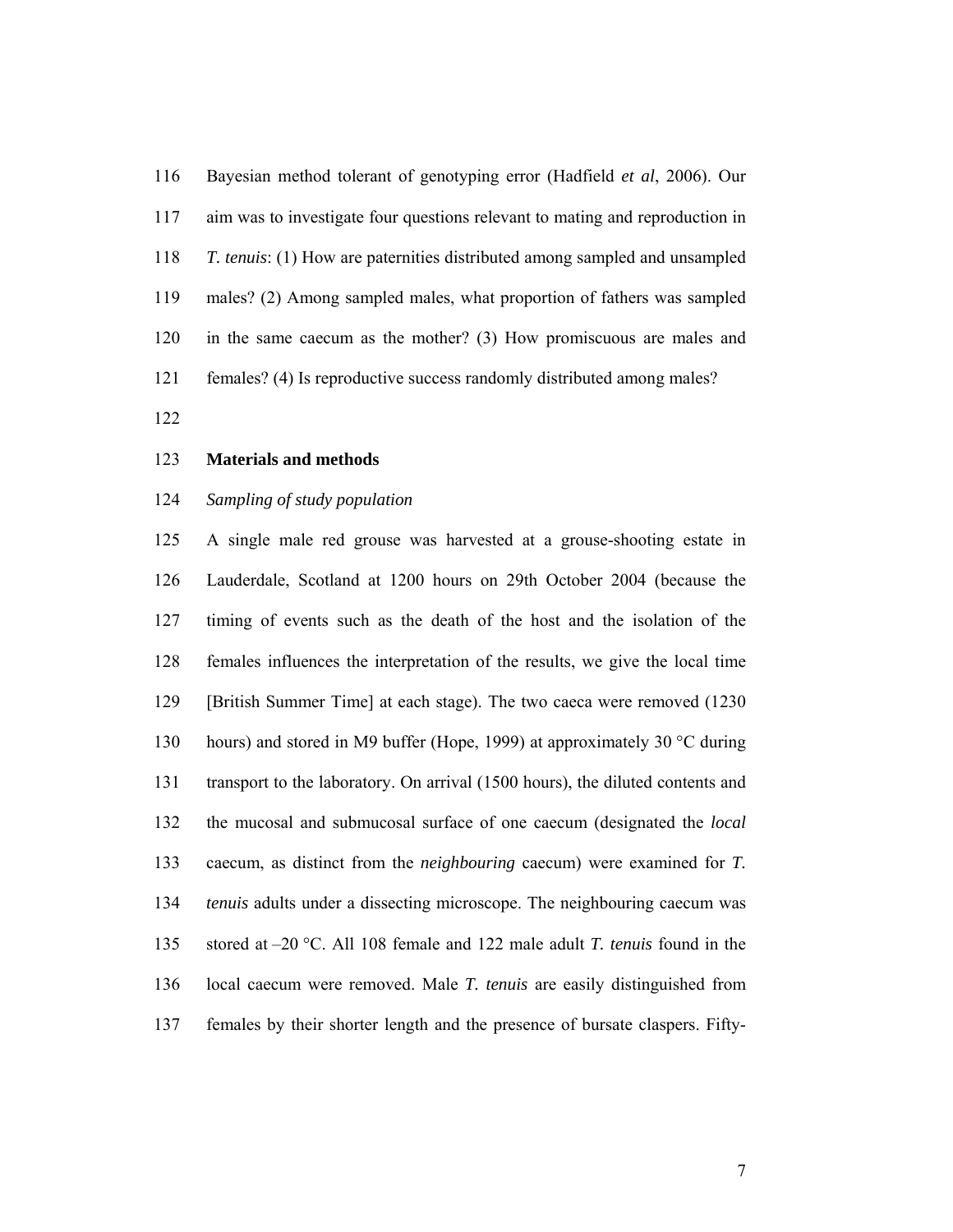138 one live females were isolated in 250 μl M9 buffer in separate wells of a 139 covered transparent polystyrene 96-well flat-bottom microtitre plate 140 (Greiner, UK) at 25 °C (1730 hours). After 2.5 hours all 51 females were 141 transferred to a fresh microtitre plate containing M9 (2000 hours), allowing 142 eggs and larvae to be categorised as laid early (1730–2000 hours) or late 143 (after 2000 hours). Both plates were incubated at 25 °C for 48 hours (by 144 which time egg laying had ceased) and stored overnight at 4 °C. The 145 number of eggs laid was 987, of which 154 (16%) hatched and moulted to 146 infective stage 3 larvae (iL3) stage (Table 1). Approximately equal numbers 147 of eggs were laid in each time period, but early eggs were 4 times more 148 likely to develop to iL3 than late eggs. A number of factors could explain 149 the low hatch rate, including shedding of unfertilized eggs and mortality of 150 fertilized eggs *in vitro*. Likewise the decline in hatch rate over time could be 151 related either to worsening condition (of the mother or of stored sperm) or to 152 a dwindling supply of stored sperm. There was substantial variation in 153 fecundity among females, whether measured in terms of numbers of eggs 154 (mean 19.3, SD 13.1, range 0–45) or larvae (mean 3.0, SD 4.1, range 0–16). 155 The 29 mothers that had produced at least one larva and all of their 154 156 larval offspring were then removed from the microtitre plate for immediate 157 DNA extraction.

158 The neighbouring caecum was searched for adult *T. tenuis*, as 159 described for the local caecum, leading to the recovery of 183 male and 200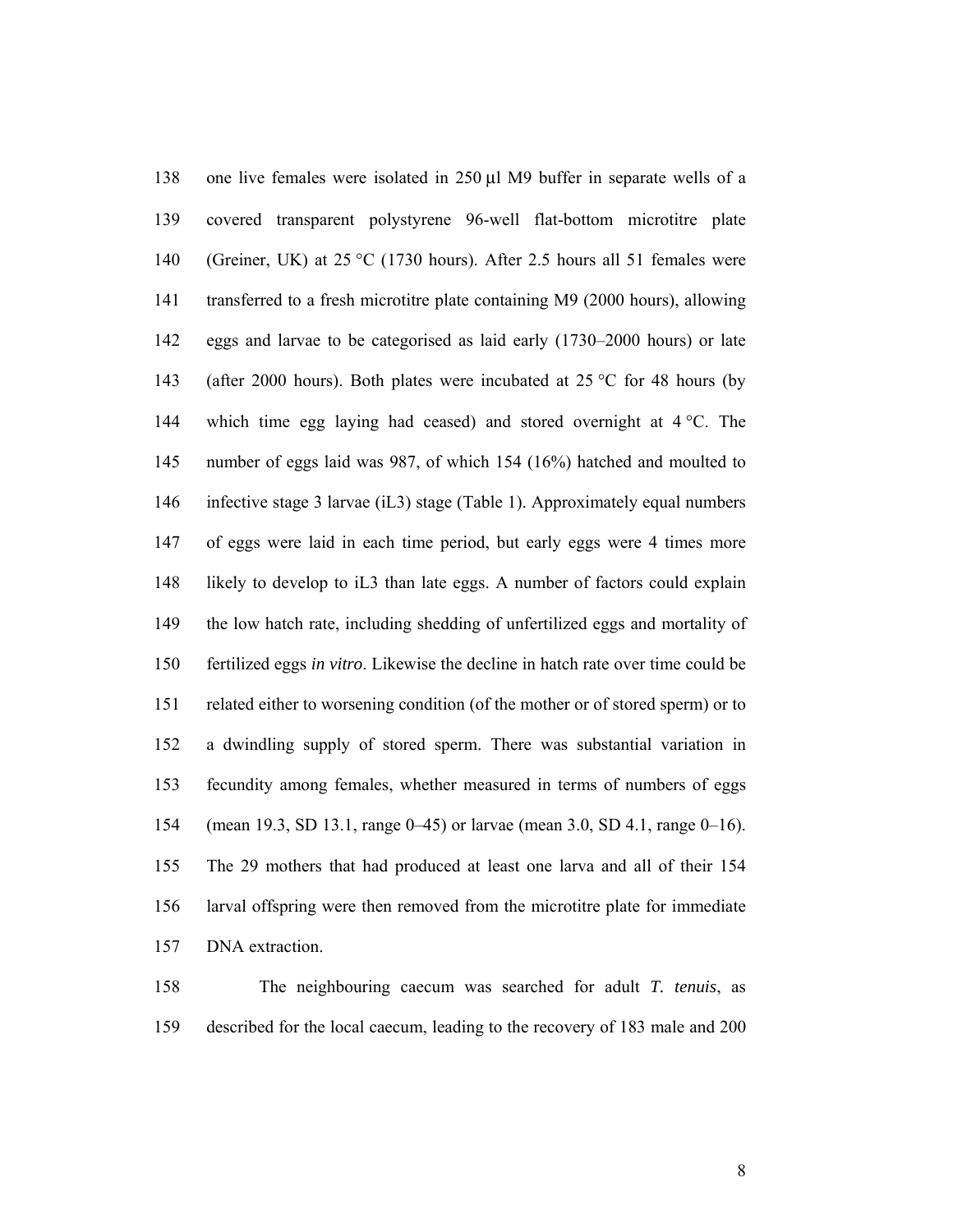160 female *T. tenuis*. In total, 305 males were preserved for genotyping in 95% 161 ethanol at 4 °C, 122 and 183 from the local and neighbouring caeca, 162 respectively.

163

#### 164 *Microsatellite genotyping*

165 All females, males and offspring were genotyped at 10 microsatellite loci, 166 including replicate genotyping of DNA-poor samples likely to incur 167 genotyping errors, as follows. Template DNA for PCR was prepared from 168 the mothers, offspring and candidate fathers using the worm lysis method 169 (Grillo *et al*, 2006; Williams *et al*, 1992). Males and larvae were lysed 170 whole, while only the heads (the anterior 10–20%) of females were used, in 171 order to minimize the risk of contamination from sperm or fertilized eggs 172 (Anderson *et al*, 2003). Live larvae were ex-sheathed under a dissecting 173 microscope in 0.2% sodium hypochlorite solution. Females, males and 174 larvae were rinsed in ddH2O then placed into either 10 μl (larvae and 175 females) or 20 μl (males) of lysis buffer (50 mM KCl, 10 mM Tris pH 8.0, 176 2.5 mM MgCl2, 0.45% Nonidet P-40, 0.45% Tween-20, 0.01% gelatine and 177 120 μg/ml proteinase K) in 96-well PCR plates. The plates were frozen at – 178 80 °C for 10 minutes to lyse the tissues, incubated overnight at 65 °C then 179 heated to 95 °C for 15 minutes. The resulting 488 lysates were diluted with 180 ddH<sub>2</sub>O by a factor of five (females and larvae) or 10 (males) and stored at – 181 20 °C.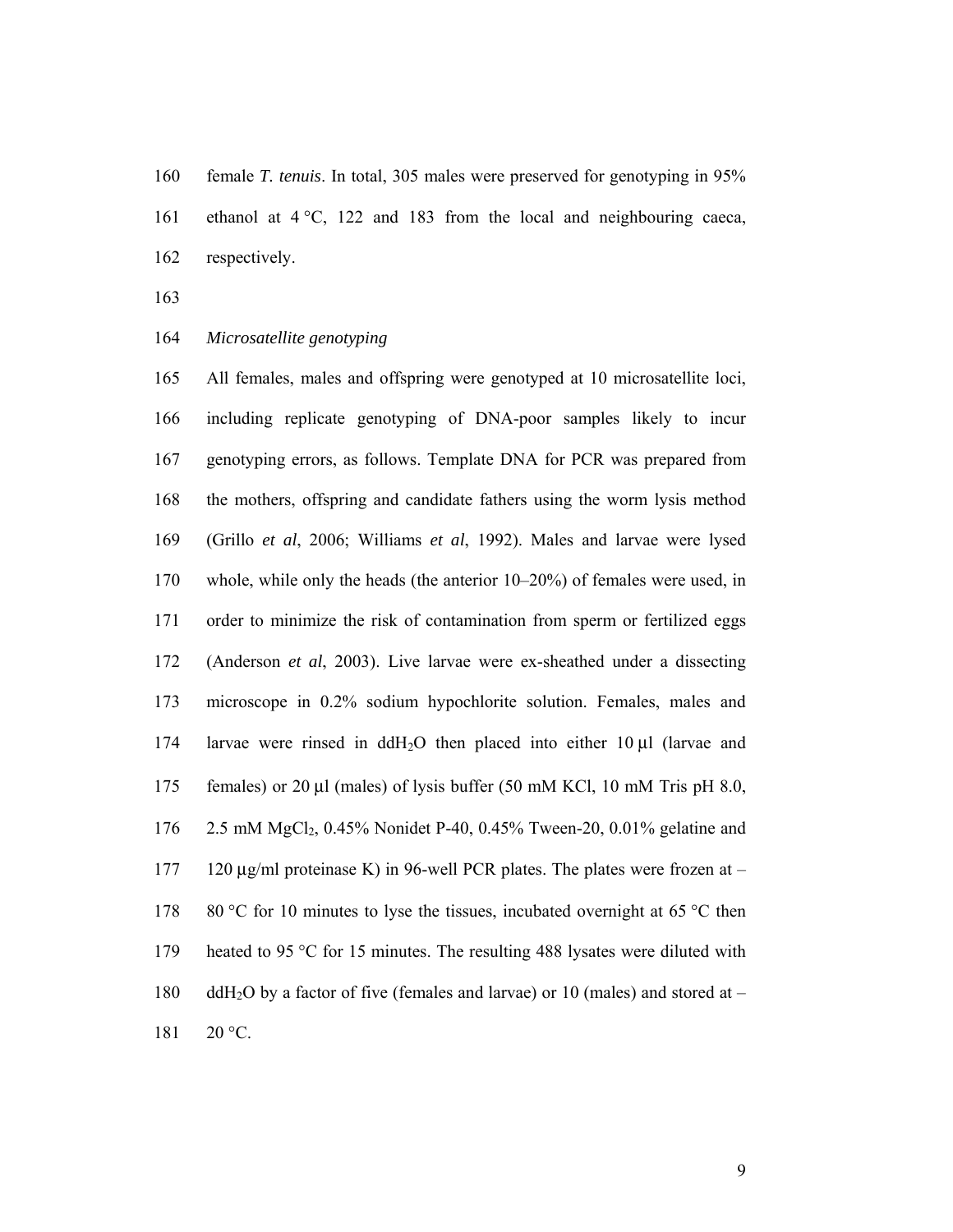182 The *T. tenuis* females, larvae and males were genotyped using 10 183 autosomal microsatellite markers (Table 2) as described by Johnson *et al.* 184 (2006) with the exceptions that primers were redesigned for two loci. For 185 Tte303 the reverse primer was 5'-ACGTTCCCTGGCCTAAATAC and for 186 Tte365 the primers were 5'-GGTGTCTTTTGCGTGTTAGTG (forward) 187 and 5'-GATCGTCAGCAGCCTCG (reverse). Microsatellite genotyping 188 was attempted for all 488 lysates. Rates of PCR failure and genotyping error 189 were high in the genotypes from females and larvae but low in males, 190 possibly due to the differences in relative tissue quantities available (males 191 are around 5 mm long, compared with 1 mm for females' heads and 0.5 mm 192 for larvae). An alternative method of nematode lysis (Floyd *et al*, 2002) was 193 optimized but did not reduce error rates. Therefore, to reduce the number of 194 missing genotypes and allow accurate estimation of error rates, all females 195 and larvae were genotyped three times, and 68 (23%) males were genotyped 196 twice. Allele lengths were measured using an ABI3730 DNA Analyzer 197 (Applied Biosystems) by The Sequencing Service (University of Dundee, 198 UK) and analyzed using GeneMapper 4.0 (Applied Biosystems).

199

#### 200 *Paternity analysis*

201 The approach to paternity assignment followed here is fractional allocation 202 of paternity (Jones and Ardren, 2003). For each offspring a probability of 203 paternity is estimated for every candidate male, which, together with the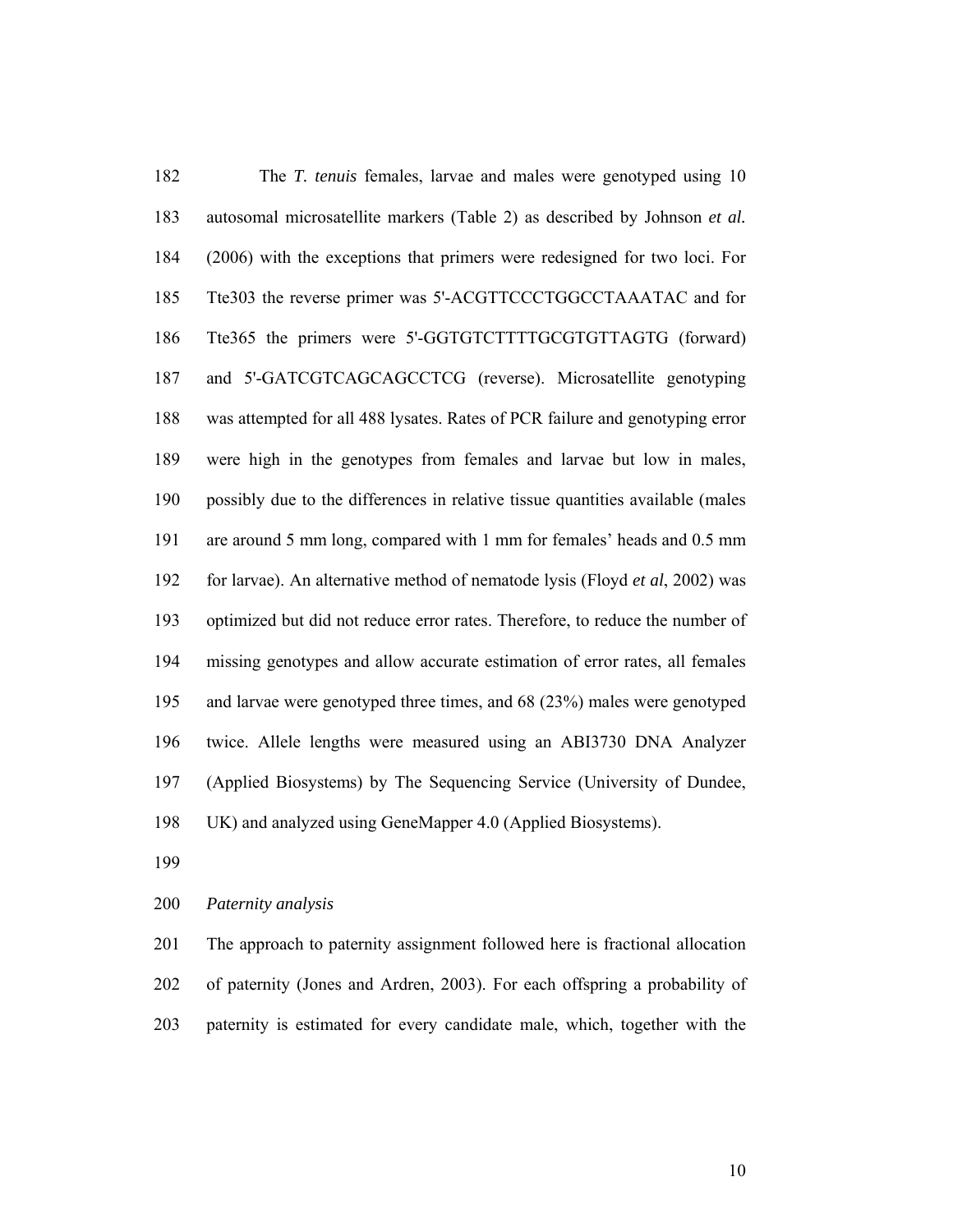204 probability that the father was not sampled, must sum to one. This approach 205 is contrasted with categorical allocation, most widely implemented in the 206 software CERVUS (Marshall *et al*, 1998), where the paternity is assigned to 207 the single most likely candidate that passes a likelihood threshold. 208 Categorical allocation is useful when a single "accepted" pedigree is 209 required, but because it ignores the uncertainty in estimating the pedigree, it 210 results in optimistic assessment of precision and biased parameter estimates 211 (Hadfield *et al*, 2006; Jones and Ardren, 2003). By contrast, fractional 212 methods aim to avoid this systematic bias and optimism by effectively 213 averaging over all possible pedigrees in proportion to their probability. The 214 method used here further reduces bias by simultaneously estimating 215 individual paternity probabilities with the overall effect of caecum of origin 216 on probability of paternity (Hadfield *et al*, 2006).

217 For each offspring we estimated the probability of paternity by each 218 of 294 candidate fathers (the 305 sampled males minus 11 from the 219 neighbouring caecum that provided no genotypic data) as well as the 220 probability that the true father was not sampled. For the purpose of 221 illustration, the informativeness of these 295 probabilities can be intuitively 222 summarised by the maximum posterior probability. A high maximum 223 probability of paternity (e.g. > 0.9) implies that a single male (or the 224 unsampled males) has been "assigned" paternity of the offspring with high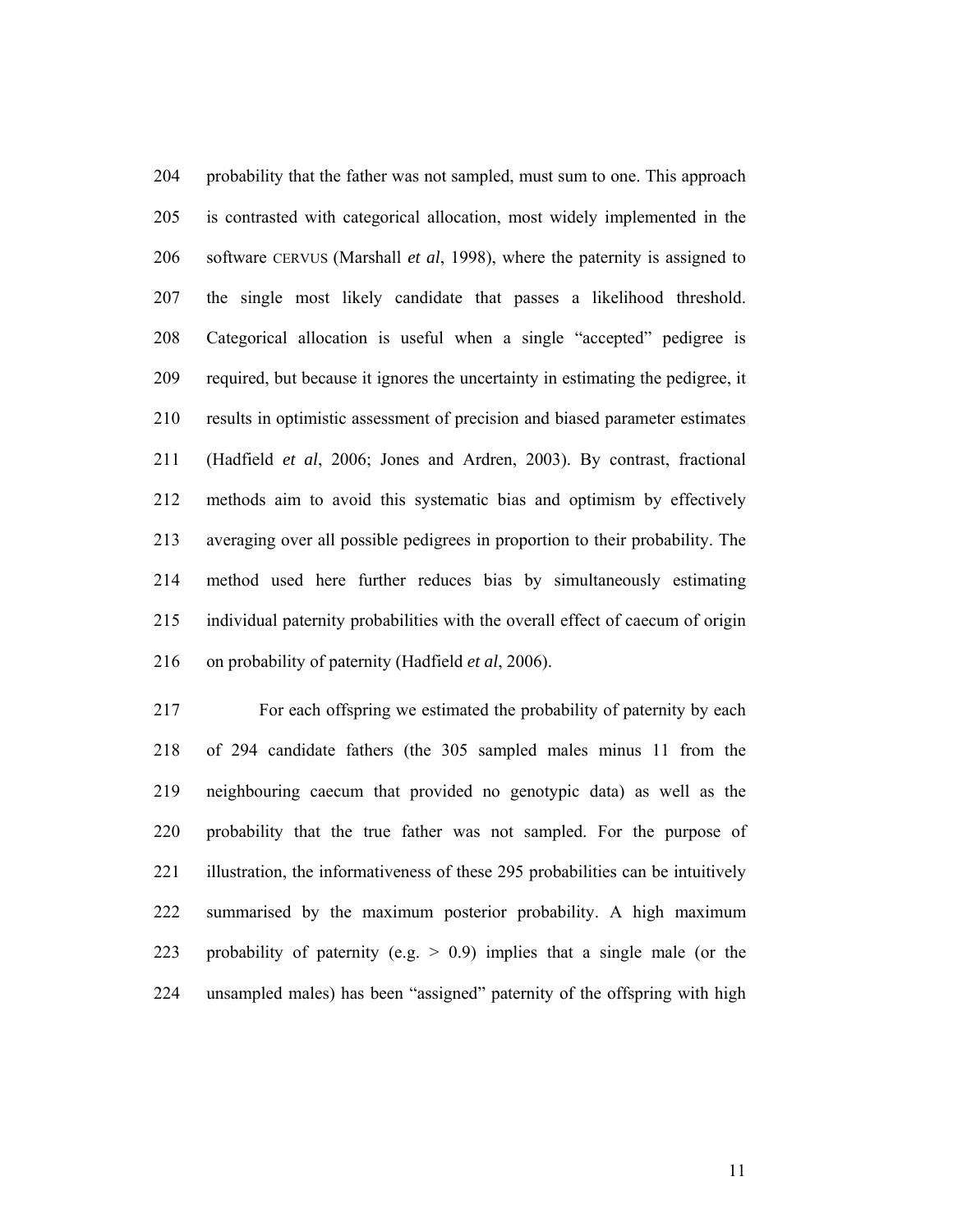225 confidence. A low maximum probability of paternity (e.g.  $\leq 0.5$ ) implies 226 that no single male is a strong candidate.

227 Paternity probabilities, the number of unsampled males (Koch *et al*, 228 2008), and the probability of paternity from the neighbouring caecum were 229 estimated from the microsatellite genotypes (including all replicate 230 genotypes) by a Bayesian Markov Chain Monte Carlo (MCMC) approach 231 implemented in MASTERBAYES (available at http://www.R-project.org) 232 according to Hadfield *et al.* (2006).

233 MASTERBAYES estimates the total number of unsampled males, not 234 unsampled fathers. The data only contains information about unsampled 235 fathers, but we can extrapolate to the number of unsampled males by 236 assuming that the proportion of unsampled males with no offspring is the 237 same as the proportion observed among the sampled males. The probability 238 of paternity from the neighbouring caecum is the probability that a male 239 from the neighbouring caecum will gain paternity ahead of an otherwise 240 identical male from the local caecum, and effectively quantifies the degree 241 to which free interbreeding is restricted by the subdivision of the population 242 into two caeca. A probability of 0.5 would suggest that there is no barrier to 243 mating between the caeca, while a probability close to zero would indicate 244 that mating between *T. tenuis* from opposite caeca is very unlikely. For a 245 precise definition of these two parameters and how they are estimated, see 246 Hadfield *et al.* (2006).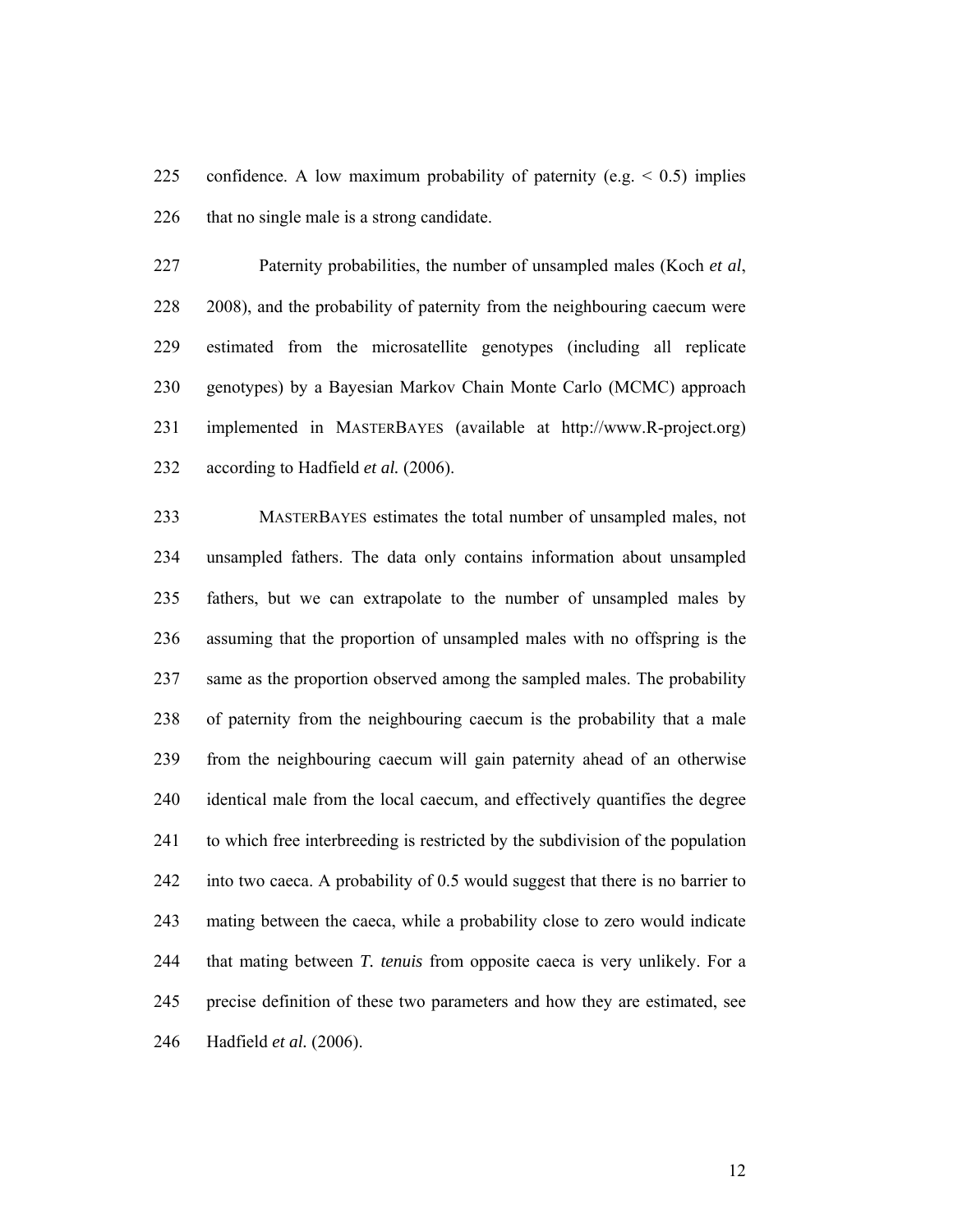247 A particularly difficult problem for paternity assignment can occur 248 when the true father has not been sampled and has close relatives among the 249 sampled males. MASTERBAYES could potentially be led astray by this 250 problem, although it is robust to the presence of related males among the 251 sampled males. To assess the frequency of close relationships (e.g. parent-252 offspring pairs, full-sibs and half-sibs) among the sampled males, we 253 estimated pairwise relatedness (*r*) among according to Lynch & Ritland 254 (1999) using the software GENALEX (Peakall and Smouse, 2006).

255 Hadfield *et al.* (2006) account for stochastic genotyping errors by 256 modelling two separate classes of error: allelic dropouts (where one allele 257 fails to amplify, causing a heterozygote to be recorded as a homozygote) 258 and false alleles (any other stochastic genotyping error) (Wang, 2004). 259 Allelic dropout and false allele genotyping error rates were estimated 260 according to Hadfield *et al.* (2006) with the exception that, rather than 261 assuming that genotyping errors are independently distributed across all loci 262 and individuals, we estimated two separate pairs of error rates, one for males 263 and the other for females and larvae. Two categories of error rate were 264 required because of the wide disparity in error rates observed between these 265 two groups. The prior distributions of the four error rates were uniform in 266 the range  $0-1$ .

267 For the paternity analysis the Markov chain was run for 250 million 268 iterations with a thinning rate of 225,000 and burn-in of 2.5 million. The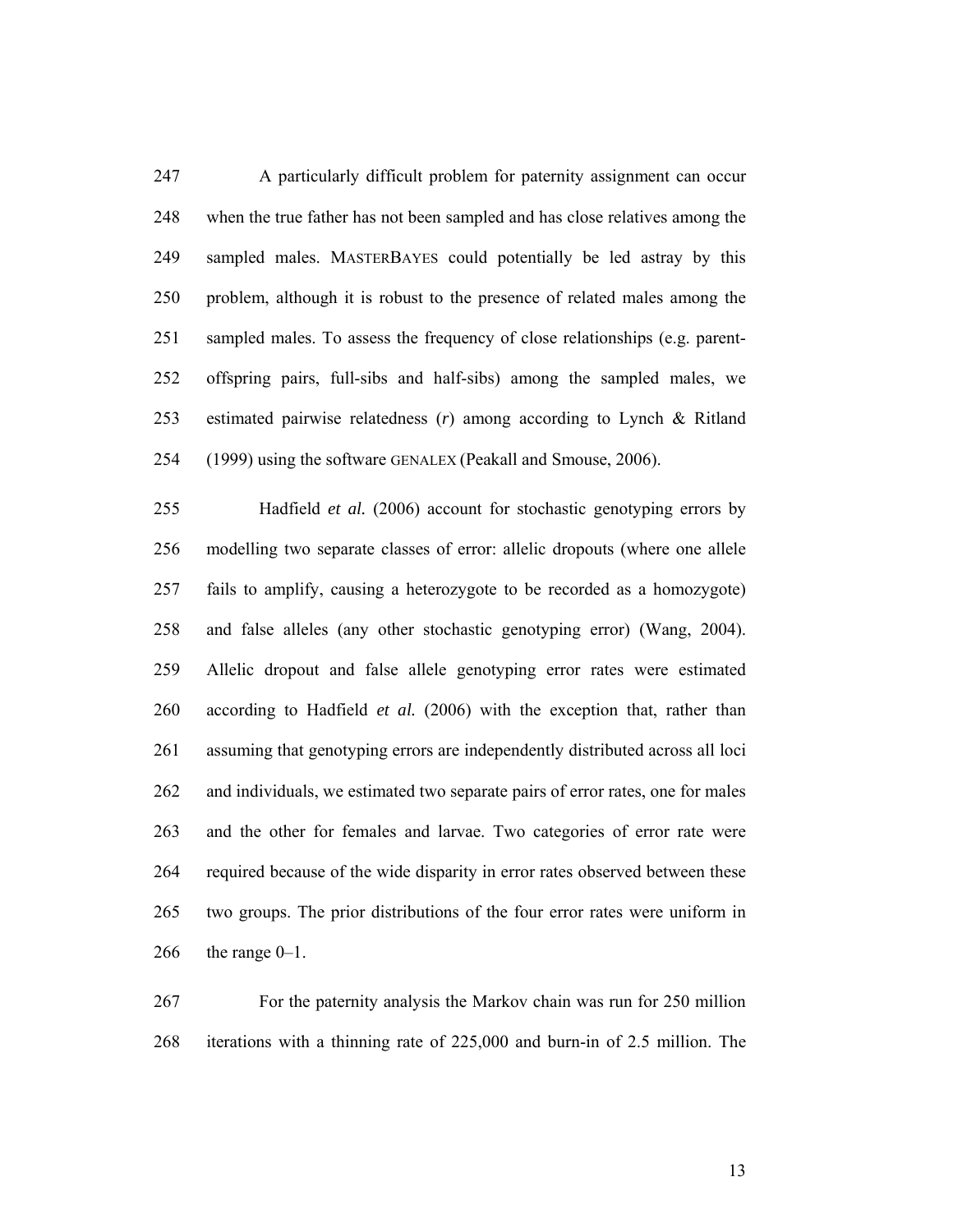269 prior distribution of the probability of paternity across sampled and 270 unsampled males was left unspecified. Estimation of the probability of 271 paternity from the neighbouring caecum was based on a model with a 272 normally distributed prior on the logit scale with a mean of zero and 273 variance of 3.06. This is the closest logit parameterisation to a uniform prior 274 on the probability scale, although it differs from the uniform distribution in 275 having very low density for extreme probabilities. In consequence, 276 probabilities outside the range 0.01–0.99 are heavily penalised and 277 probabilities of zero or one are impossible.

278 The distributions of further parameters of interest (see below) were 279 estimated directly from 1000 MCMC samples from the posterior 280 distribution of the pedigree, and summarised by the median and the range 281 between quantiles 2.5% and 97.5% (referred to as a 95% credible interval or 282 95% CI).

283

#### 284 *Reproductive promiscuity*

285 Promiscuous mating systems are those in which pair bonds are not formed. 286 Promiscuous mating can be easily diagnosed from a pedigree. However, it 287 would be more useful to be able to quantify the degree of promiscuity. 288 (Because we are unable to observe mating directly, but only the pedigree, 289 we are referring here to "reproductive" promiscuity, or the tendency to 290 produce offspring by different mates.) An intuitive measure of reproductive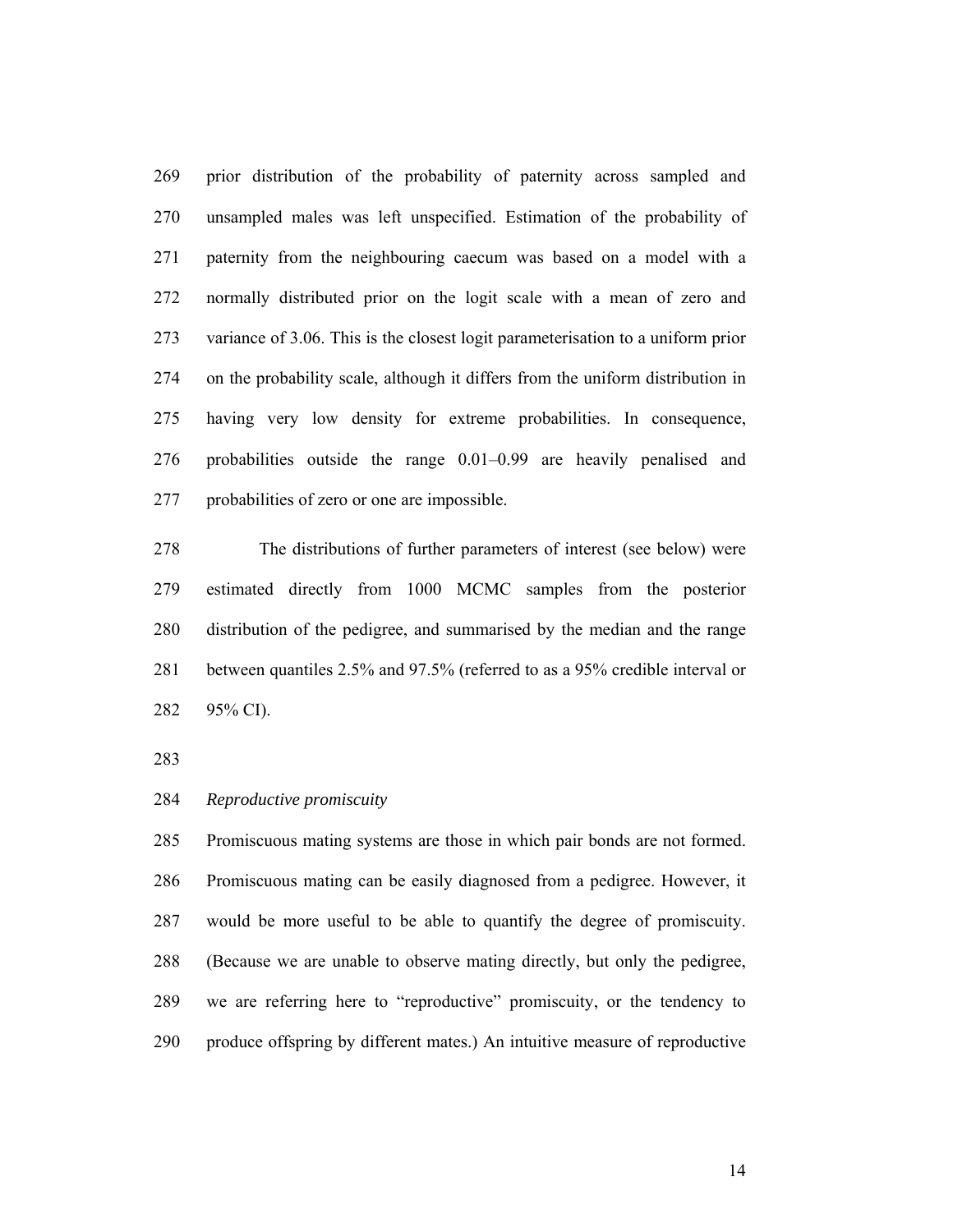291 promiscuity would be the number of mates that contributed to a mother's 292 brood (for simplicity we describe only female promiscuity, although the 293 same arguments apply to males). This measure is unsatisfactory because it is 294 related to brood size: a mother might appear more promiscuous simply 295 because we sampled a larger number of her offspring. We propose a 296 measure of reproductive promiscuity that can be estimated from pedigree 297 data and that is not biased by brood size: the probability, *p*, that two siblings 298 chosen at random from a mother's offspring have different parents, or are 299 half-sibs. We can treat the observed set of genotyped offspring as a random 300 sample from a larger population consisting of all offspring that could have 301 been produced by the mother during the sampling period. A sample of size *n*  302 from this population of offspring consists of *k* full sibships (by *k* fathers), 303 each sibship having frequency (proportion)  $x_i$ ,  $i = 1, 2, ..., k$ . This is 304 analogous to a classic scenario in population genetics, where a sample of *n* chromosomes consisting of *k* different alleles at frequencies  $x_i$  is drawn from 306 a larger gene pool. The probability, *p*, that any two sibs have different 307 fathers is analogous to the expected heterozygosity of a gene locus, which is 308 the probability that two randomly sampled alleles are different. *p* is 309 estimated by

310 
$$
\hat{p} = \frac{n}{n-1} (1 - \sum x_i^2)
$$

311 (Nei and Roychoudhury, 1974).  $\hat{p}$  is unbiased at any *n*, which is important 312 as broods could be as small as  $n = 2$ . Unless broods are large, individual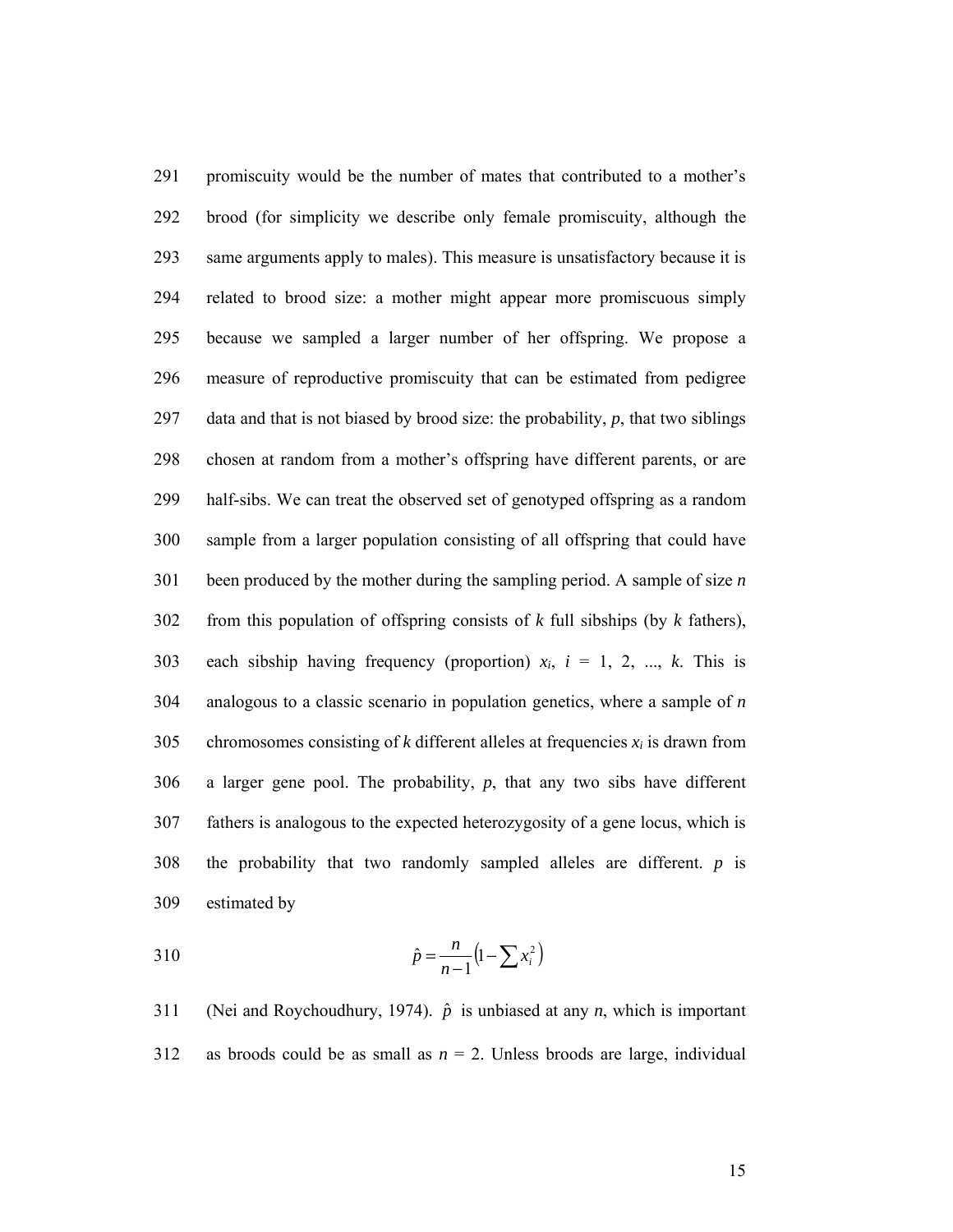- 313 estimates will be very variable, but averaging over a large pedigree will give
- 314 a reliable pedigree-wide estimate of reproductive promiscuity.
- 315
- 316 *Distribution of male reproductive success*

317 The observed distribution of paternities among males was compared to the 318 distribution expected under a null hypothesis of random allocation. Treating 319 paternities as random events, the number of paternities allocated to a male 320 under the null hypothesis is a Poisson random variable with parameter  $\lambda$ , 321 where  $\lambda$  is the average number of paternities per male. Deviation from 322 random mating was estimated by the standardized variance in reproductive 323 success, *I*, which is the variance in reproductive success divided by the 324 mean (Boness *et al*, 1993), and is equivalent to the index of dispersion 325 (Krebs, 1989). A wide variety of statistics are available to quantify variance 326 in reproductive success (Kokko *et al*, 1999). For the purpose of quantifying 327 deviation from randomly allocated reproductive success, *I* is a natural 328 choice because of its relationship to the Poisson distribution. Estimates of *I* 329 in males can be related to a continuum from strict monogamy  $(I = 0)$  to 330 random allocation  $(I = 1)$ , i.e. the mean equals the variance, as expected 331 under the null hypothesis of Poisson-distributed reproductive success) to 332 high variance in reproductive success  $(I \gg 1)$ . Because *I* is sensitive to 333 mean reproductive success, to allow comparison with other studies we also 334 estimated the standardized variance in reproductive success as the variance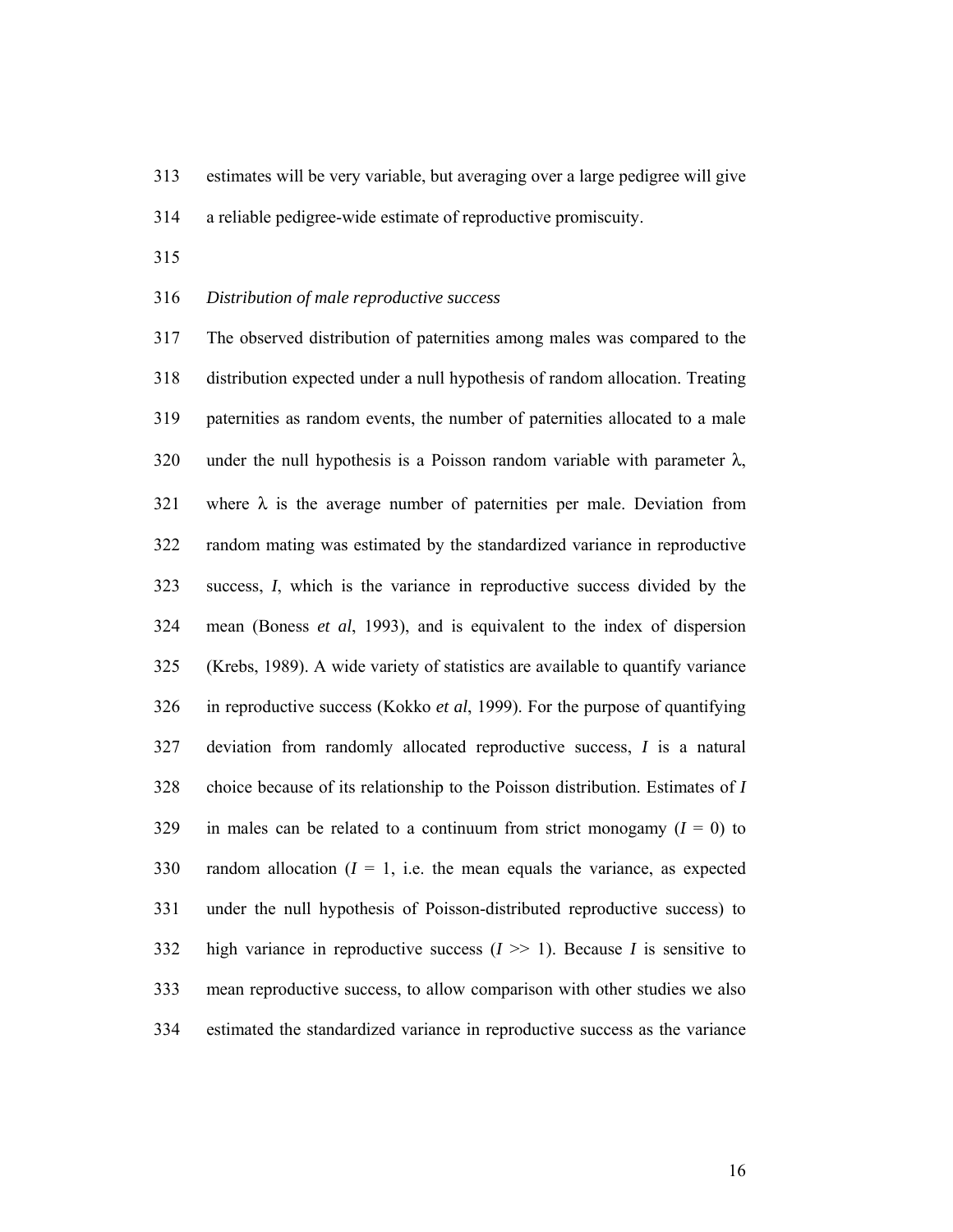335 divided by the square of the mean, *I*s, which is also known as an index of the 336 opportunity for sexual selection (Crow, 1958; Wade and Arnold, 1980).

337 Since variation in male fecundity (the number of offspring resulting 338 from a single copulation) will produce a non-random distribution of 339 paternities even when copulation is random, we also tested the allocation of 340 copulations for deviation from randomness as described above for 341 paternities. In order to infer the number of copulations it was necessary to 342 make the assumption that all multiple paternities by a given male with a 343 given female arose from a single copulation. This assumption seems 344 reasonable for two reasons. First, all nematodes are thought to have the 345 capacity to store sperm (Bird and Bird, 1991), even if the longevity of stored 346 sperm is unknown in *T. tenuis*, which increases the potential for multiple 347 fertilisations from a single copulation. Second, at 613 adults the population 348 within the sampled host was large enough that females were likely to 349 encounter many potential mates.

350 We did not assess variation in female reproductive success as this is 351 likely to reflect variation in egg and larva viability *in vitro*.

352 Except where otherwise stated, data analyses were performed in R 353 (R Development Core Team, 2008).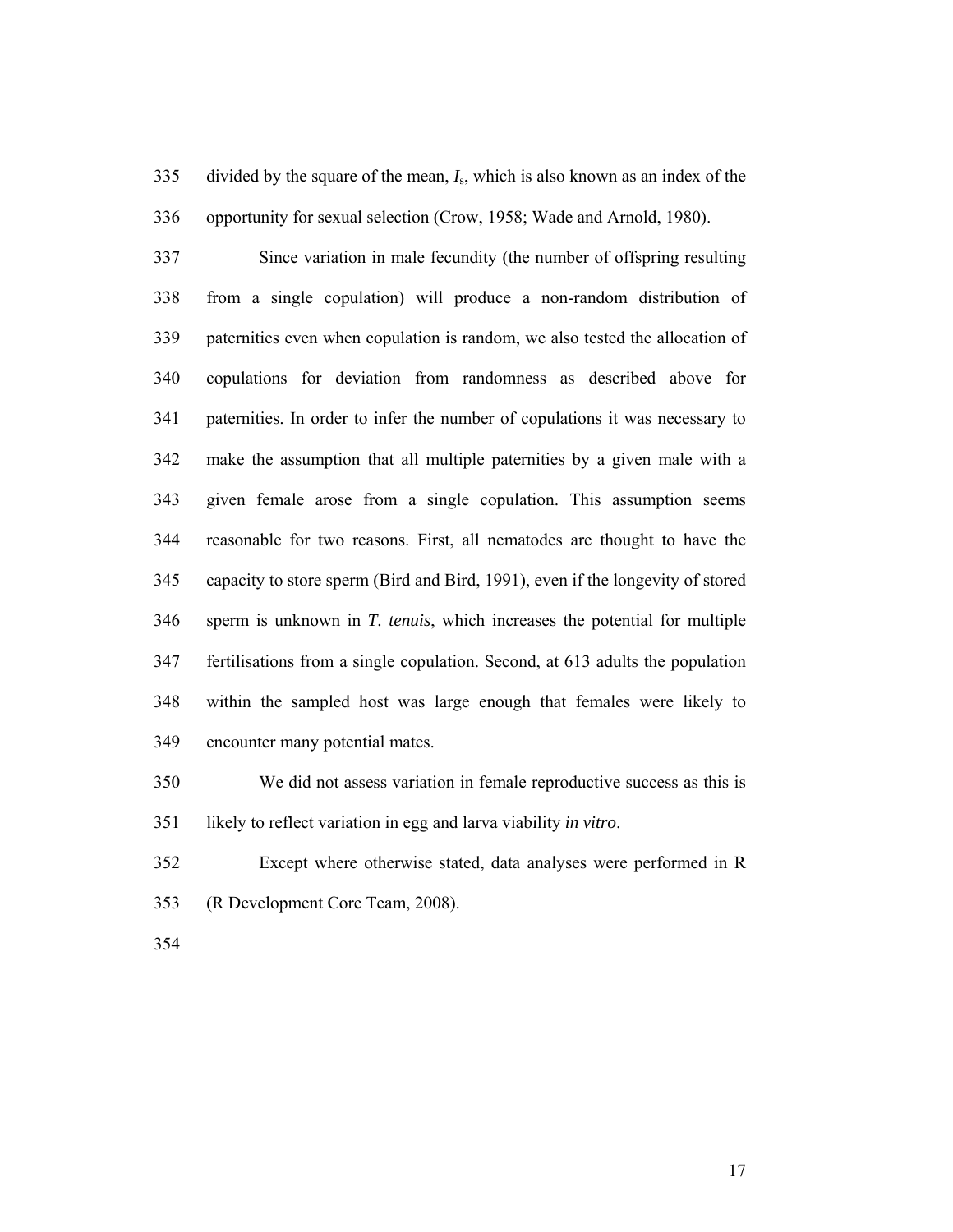## 355 **Results**

## 356 *Genotyping*

357 Of the 488 adults and larvae genotyped, 469 (96%) yielded genotypic data 358 from at least one locus (Table 3). No genotypes were recovered from four 359 larvae and 11 of the males sampled from the neighbouring caecum. Each of 360 the four larvae was the sole offspring of its mother, so in effect four mothers 361 were also lost from the paternity analysis, although their genotypes 362 nevertheless contributed to the estimation of the population allele 363 frequencies and genotyping error rates. Thus, the main task of the analysis 364 was to allocate paternity of 150 offspring of 25 mothers among 294 365 candidate fathers and an unknown number of unsampled males.

366 Data quality varied widely between males on the one hand and 367 mothers and larvae on the other (Table 3). Among males, 97% of loci on 368 average yielded genotypic data, rising to 98% when including repeat 369 genotypes. Both allelic dropout and false allele error rates were low (<2%) 370 in males. Averaged across loci, 84% of mothers and larvae yielded 371 genotypic data from at least one of the three repeat genotypes. Mothers and 372 larvae incurred high allelic dropout (18%) but relatively low false allele 373 (1.9%) error rates.

374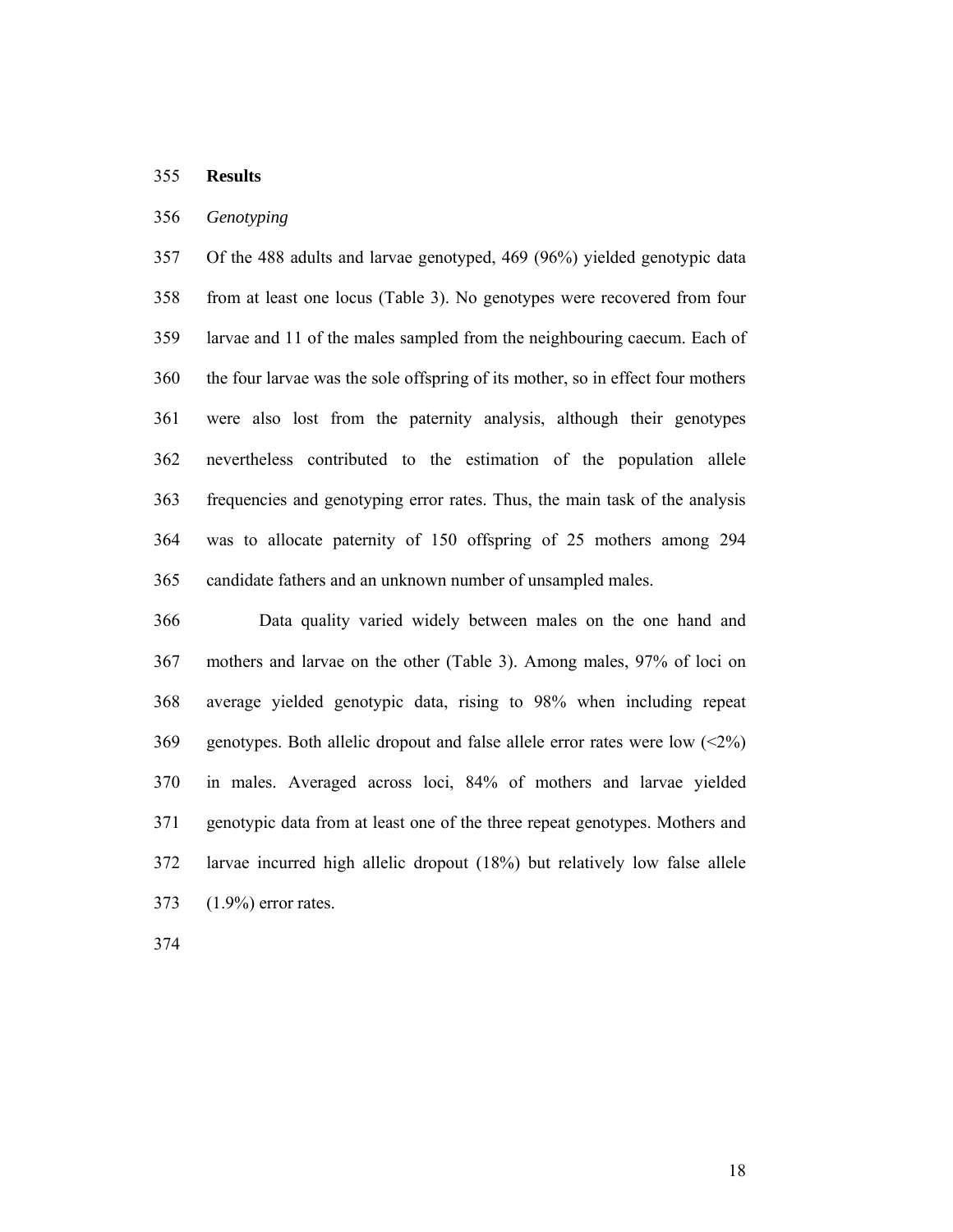#### 375 *Pairwise relatedness*

376 Median pairwise relatedness (*r*) among the 294 candidate fathers was 0.00. 377 The 2.5% and 97.5% quantiles were –0.19 and 0.19 and the maximum and 378 minimum values were –0.45 and 0.43. The distribution of relatedness was 379 smooth, symmetrical and typical of normally distributed noise, with a single 380 mode at zero and no modes characteristic of first- (*r* = 0.5) or second-degree 381 relatives  $(r = 0.25)$ . We conclude that problems caused by the presence of 382 closely related candidate fathers are unlikely to have affected this analysis.

383

## 384 *Patterns of paternity*

385 The posterior probability of paternity from the neighbouring caecum was 386 0.024 (95% CI: 0.003, 0.077). Even this low probability may be an 387 overestimate given the strong prior odds against probabilities very close to 388 zero or one. The 95% credible interval for the number of unsampled males 389 ranged from 77 to 219, with a median of 136 (Figure 1). Combining this 390 estimate with the 294 sampled males reveals that 21–43% (median 32%) of 391 adult males went missing between mating and sampling. Even if we assume 392 that 10% of males were lost during sampling, the bounds of the credible 393 interval fall only slightly to 13–37% (median 25%).

394 Two patterns emerge from the inferred distribution of paternity 395 confidence (Figure 2). First, it shows a strong bias toward high probabilities, 396 indicating that paternity has been determined with high probability for a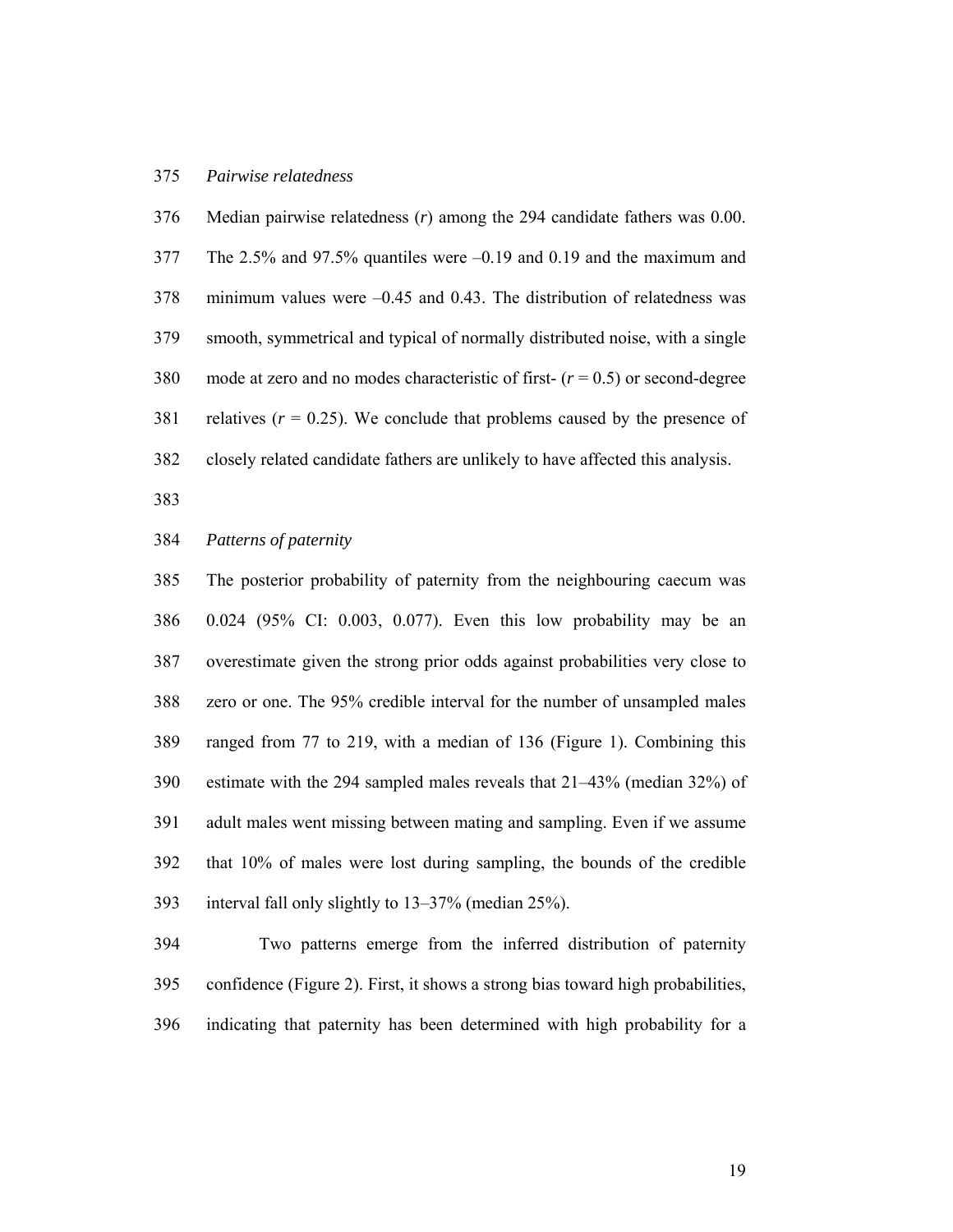397 large proportion of offspring. One hundred and twelve (75%) of the 150 398 larvae were assigned a "probable" father, i.e. maximum probability of 399 paternity was greater than 0.5, while 76 (51%) were assigned a father with 400 probability greater than 0.8. Second, no male from the neighbouring caecum 401 was a probable father of any of the larvae, reflecting the lack of support in 402 the data for cross-caeca paternity.

403 Although fractional assignment of paternity yields no single 404 "accepted" pedigree, for illustration a pedigree constructed using the 405 paternity assignments with the highest probabilities is presented in Figure 3. 406 This pedigree displays two main features: (1) a high degree of promiscuity 407 among both sexes; and (2) moderately high variance in reproductive 408 success, indicated by the observation that while many males have 409 contributed offspring to the next generation, only a few (e.g. M13) have 410 fathered considerably more than the average.

411

412 *Promiscuity* 

413 Mean reproductive promiscuity was 0.75 (95% CI: 0.69, 0.80) for females 414 and 0.64 (95% CI: 0.52, 0.75) for males, and was 17% (95% CI: 1%, 42%) 415 higher in females compared with males.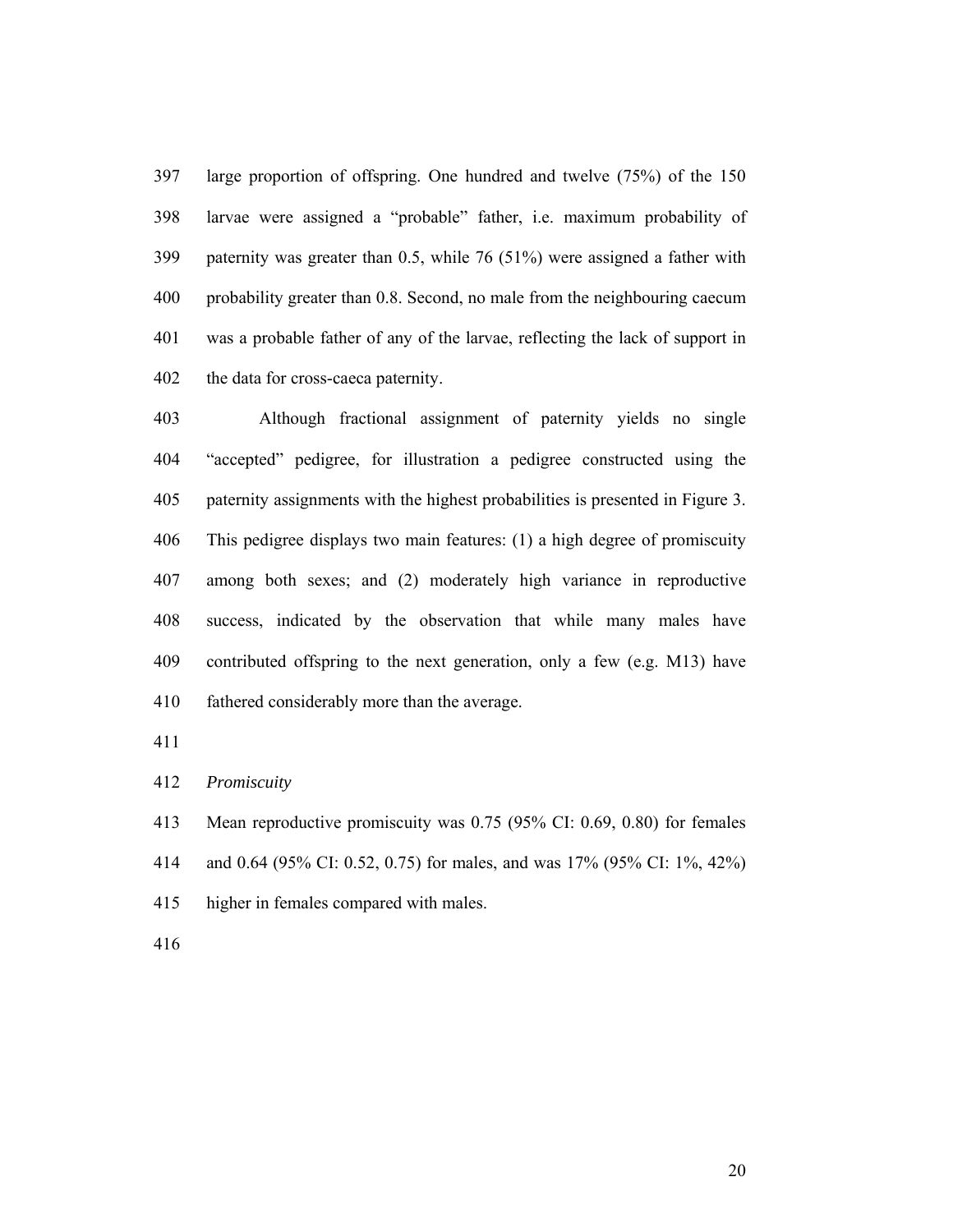#### 417 *Distribution of male reproductive success*

418 We investigated the distribution of reproductive success among the 122 419 sampled males from the local caecum, measured in terms of both paternities 420 and copulations. Only males from the local caecum were considered 421 because the opportunity to father offspring appears to be largely restricted to 422 males sharing a caecum with the mothers (see above), and therefore to 423 include males from the neighbouring caecum would conflate the effects of 424 inter- and intra-caecal barriers to random mating. The distribution of the 425 paternities among the 122 sampled males is shown in Figure 4A. The 426 distribution is overdispersed and clearly deviates from the null distribution 427 under random allocation, there being more males than expected with no 428 paternities, fewer with 1–2 paternities and more males with at least four 429 paternities than expected. This pattern of high variance in reproductive 430 success is confirmed by an *I* estimate of greater than 1 (2.9; 95% CI: 2.4, 431 3.6).

432 If the deviation from random allocation of paternities was caused by 433 fecundity differences, the estimate of *I* will be artificially inflated by 434 variation in female fecundity and by differential mortality due to *in vitro*  435 conditions. To investigate the impact of these potentially confounding 436 factors, we recalculated *I* after setting variance in female reproductive 437 success to zero. This was achieved by including in the pedigree only 438 females with the mean number of offspring. Females with fewer offspring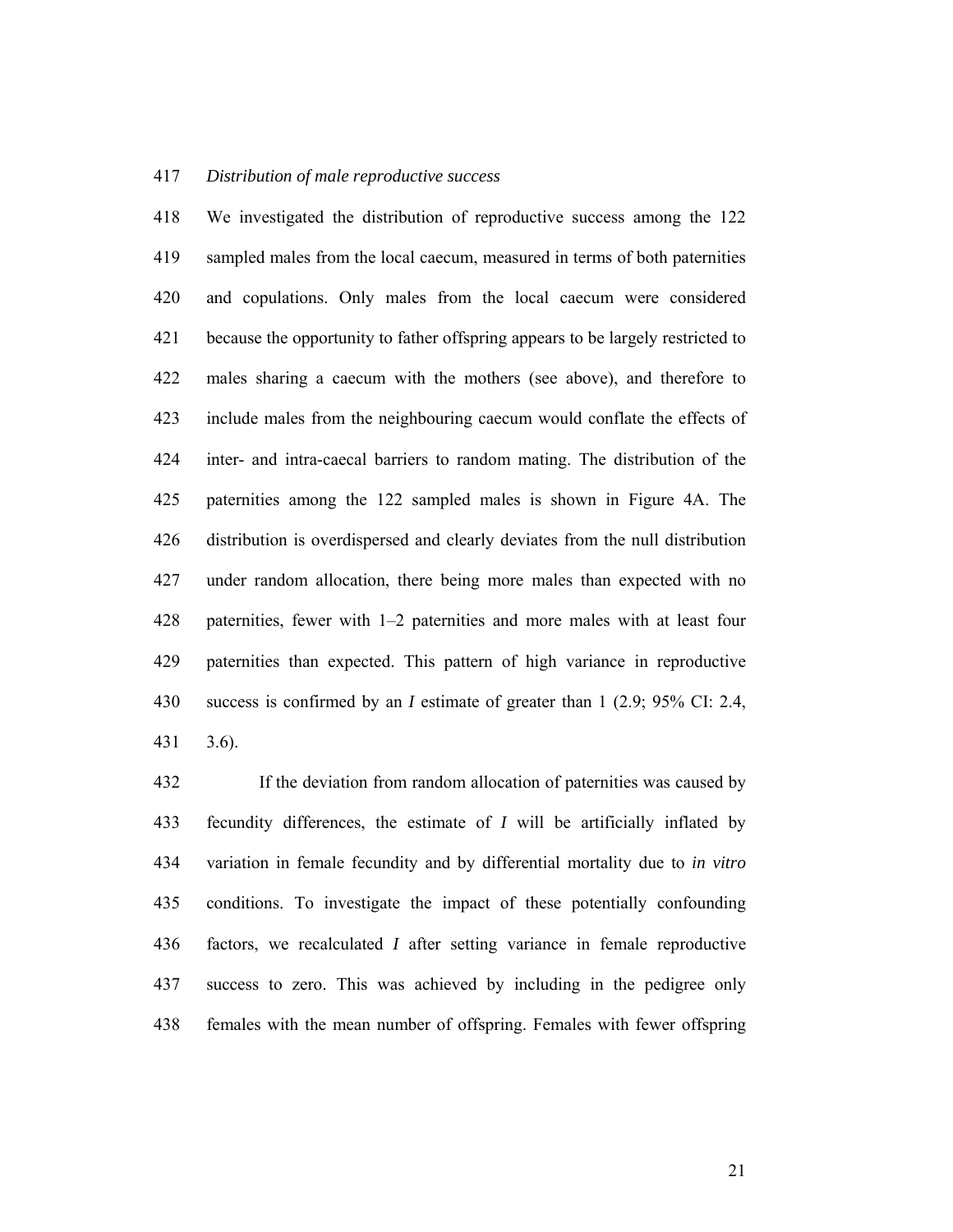439 were excluded and a random sample of offspring was used from females 440 with more offspring (mean *n* offspring per female = 4.4; mean *n* females  $441$  included = 11). Error due to sampling offspring was removed by averaging 442 over 100 random samples in each of the 1000 pedigrees in the MCMC 443 output. Because the mean number of offspring was generally not an integer, 444 the *I* estimate was a weighted average of estimates obtained by rounding up 445 and down (e.g. if the average number of offspring was 4.4, the *I* estimate 446 would be  $0.6I^{(4)} + 0.4I^{(5)}$  where the superscript denotes the number of 447 offspring per female used to estimate *I*). The resulting estimate of 1.6 (95% 448 CI: 1.4, 1.8) is considerably lower than the unadjusted estimate, and 449 indicates that variation in female reproductive success inflated the *I* estimate 450 by about 80%. Nevertheless, this caveat applies only to the size of the 451 estimate and not to the conclusion that allocation is non-random, because if 452 paternities are allocated randomly there will be no female-level correlation 453 between paternity assignments, so that the expected value of *I* will be one 454 regardless of variation in female reproductive success.

455 By contrast, when reproductive success was defined as the minimum 456 possible number of copulations that could have given rise to the observed 457 distribution of paternities (i.e. assuming that all full-sib larvae arose from a 458 single copulation), it did not deviate significantly from random allocation 459 (Figure 4B). The *I* estimate for the number of copulations of 1.1 (95% CI: 460 0.9, 1.3) is close to one, showing no substantial deviation from random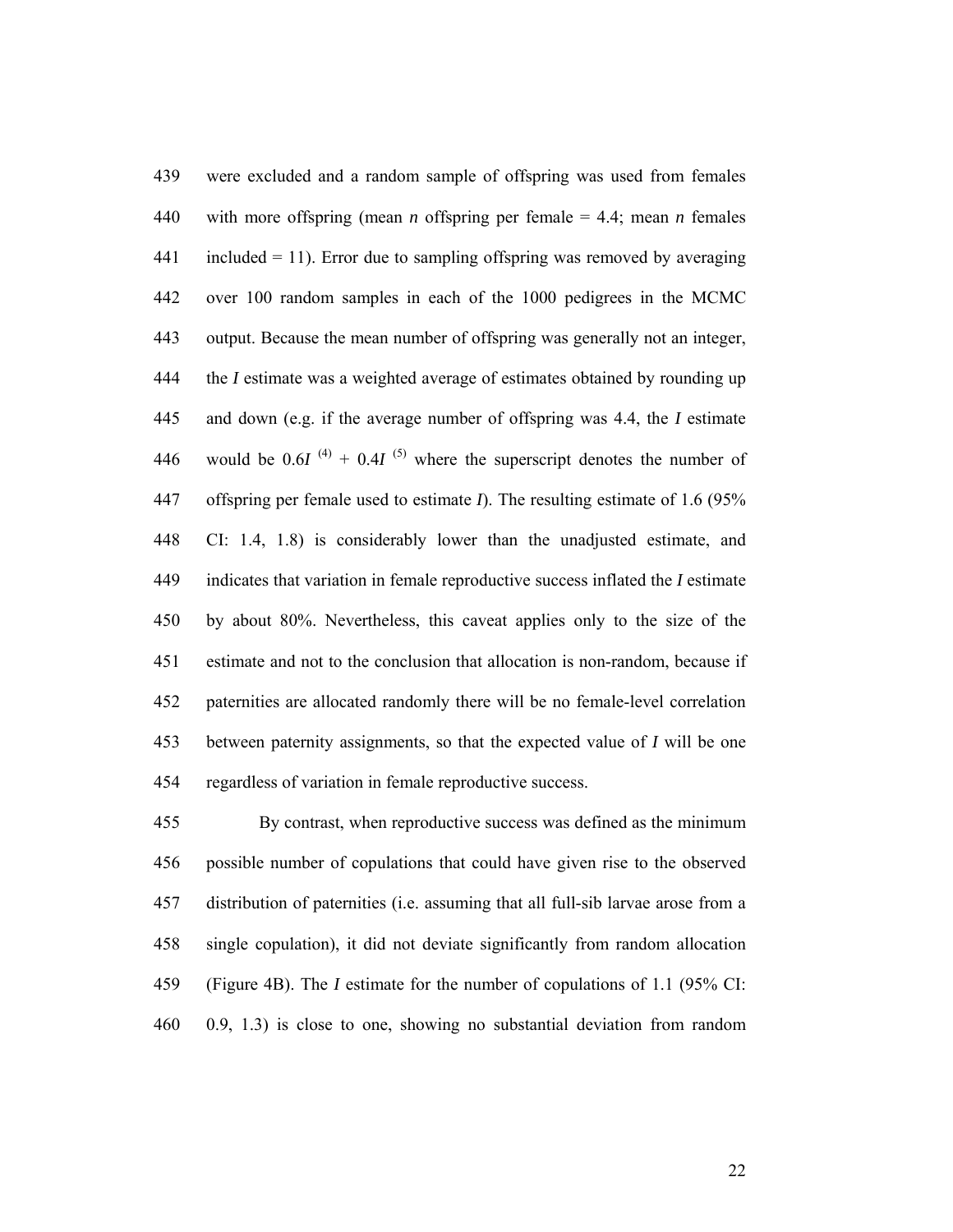461 mating. Thus, the distribution of paternities is consistent with random 462 mating combined with post-copulatory differences in reproductive success.

463

## 464 **Discussion**

465 We have conducted the first paternity analysis in a parasitic nematode 466 population, the four main outcomes of which are: (1) a large fraction of 467 candidate fathers were not sampled, probably having been ejected by the 468 host; (2) mating was predominantly (and possibly exclusively) within, not 469 between, caeca; (3) both sexes mated promiscuously; and (4) variance in 470 male reproductive success was higher than expected under random 471 allocation, possibly as a result of some males receiving more mating 472 opportunities, but more likely because of differences in male fecundity 473 following random mating. An additional outcome of this study is the 474 demonstration that paternity analysis in parasitic nematodes is feasible, in 475 spite of the technical and statistic challenges imposed by their endoparasitic 476 lifestyle, microscopic larvae, large population of candidate fathers and 477 unknown number of unsampled males.

478 Perhaps the most surprising finding was the large proportion (21– 479 43%) of males that were not sampled. Could we have overestimated the 480 proportion of unsampled males? A potential source of overestimation is 481 violation of the assumption that all samples are equally prone to genotyping 482 error. Although error parameters were specific to mothers and larvae on the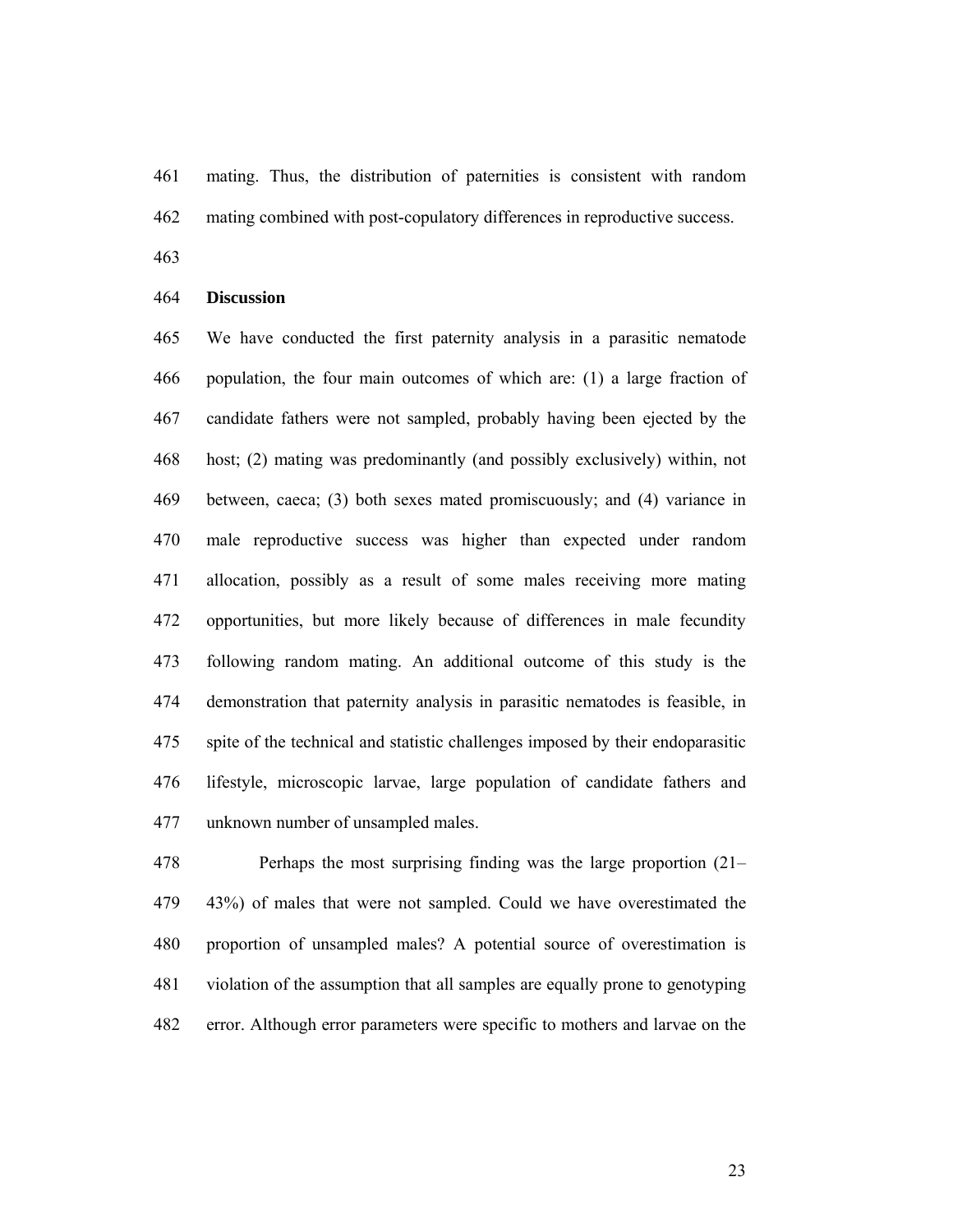483 one hand and fathers on the other, sample quality and therefore error rates 484 will have varied within these groups. However, analysis of simulated data 485 where the samples were mixtures of two unobserved and highly disparate 486 error rates suggested that even extreme error rate variation results only in a 487 moderate (14%) upward bias in the estimated number of unsampled males 488 (JDH, unpublished data). Another possible source of overestimation is the 489 assumption that sampled and unsampled males contribute equally to 490 paternity. If unsampled males have a higher probability of gaining paternity, 491 then those offspring assigned to unsampled males will be distributed across 492 fewer males then expected. This will result in overestimation of the 493 unsampled population size even though the number of offspring assigned to 494 unsampled versus sampled males should be accurate. A tendency for 495 reproductive success to increase with age (for example, due to a period of 496 sexual immaturity in newly moulted adult males) would therefore bias the 497 estimate upwards, assuming that older males are more likely to have been 498 lost from the caeca. Although there are no data on how male fecundity 499 changes over time in *T. tenuis*, senescence and declining mating frequency 500 with age is suspected in males of *Onchocerca volvulus* (Karam *et al*, 1987). 501 Older populations of *T. tenuis* produce fewer eggs (Shaw and Moss, 1989), 502 but this is likely to be caused by declining female fecundity. Bias aside, the 503 unsampled male population will also tend to be high if male longevity is low 504 and the duration of sperm storage is high. Experimental infections of *T.*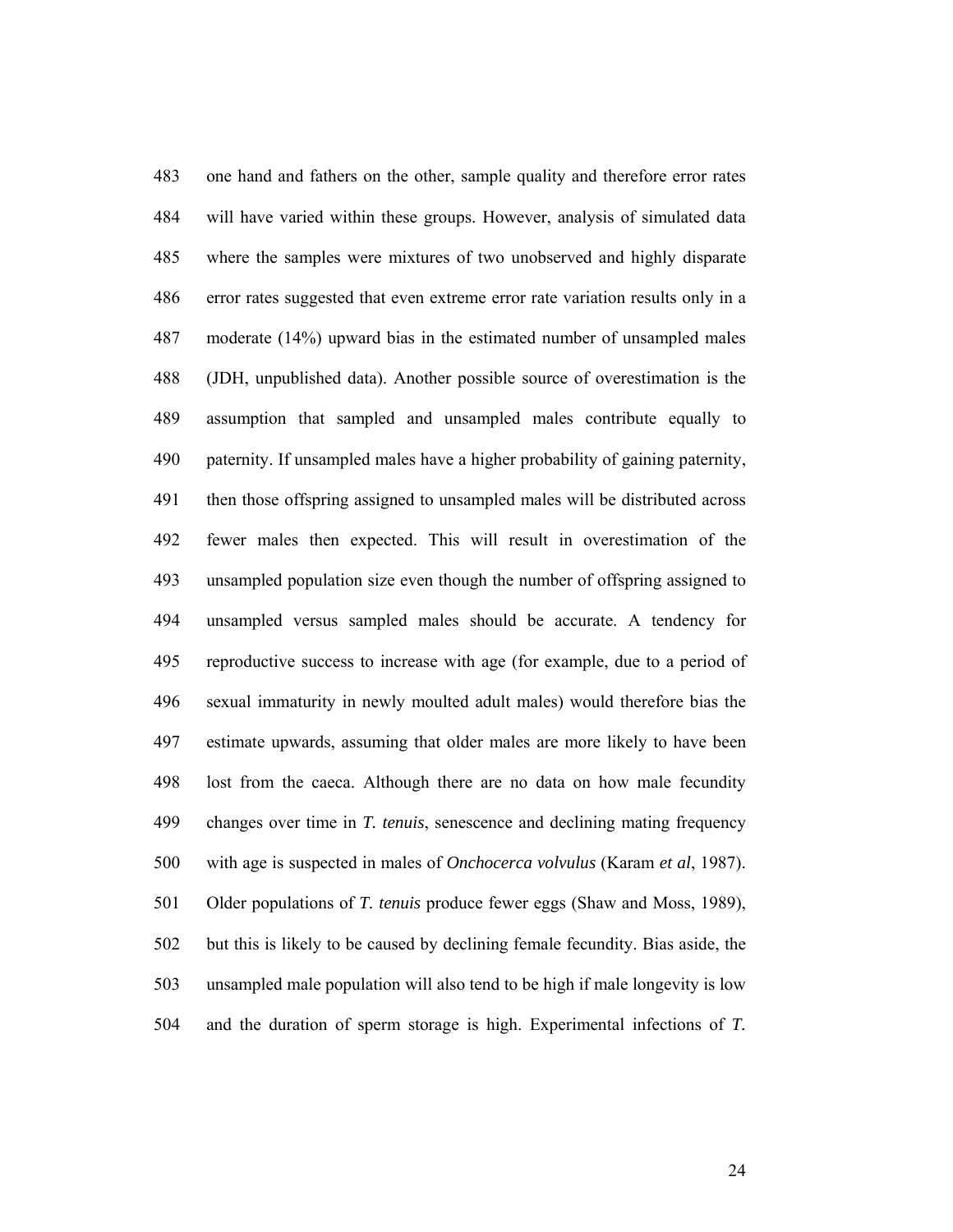505 *tenuis* in captive red grouse can survive for more than two years without 506 substantial mortality (Shaw and Moss, 1989), although their longevity in 507 wild populations is unknown. The duration of sperm storage is also 508 unknown in any parasitic nematode. Thus, at present there is insufficient 509 information to explain the surprisingly large number of unsampled males in 510 this study.

511 Among the sampled males, it was less surprising to discover that a 512 male sharing a caecum with a female is much likelier to gain paternity over 513 her offspring than a male from the other caecum. This result suggests that 514 the passage of adults or sperm between caeca occurs very rarely if at all. 515 The capacity for oriented movement is thought to be widespread among 516 nematodes (Burr and Robinson, 2004), so it is plausible that, given 517 sufficient motivation, *T. tenuis* adults would be capable of moving between 518 caeca. Such motivation may therefore have been absent in the population of 519 613 adult *T. tenuis* from which our sample was taken, although populations 520 at extremes of population density—burdens of *T. tenuis* can range from 521 fewer than ten to tens of thousands of adults—may experience greater 522 pressures to emigrate in search of mates or food.

523 In addition to the population-level processes discussed above we 524 made inferences from the estimated pedigree about the mating behaviour of 525 individual nematodes. Obligately sexual parasitic nematodes have long been 526 thought to mate randomly and promiscuously, and this assumption of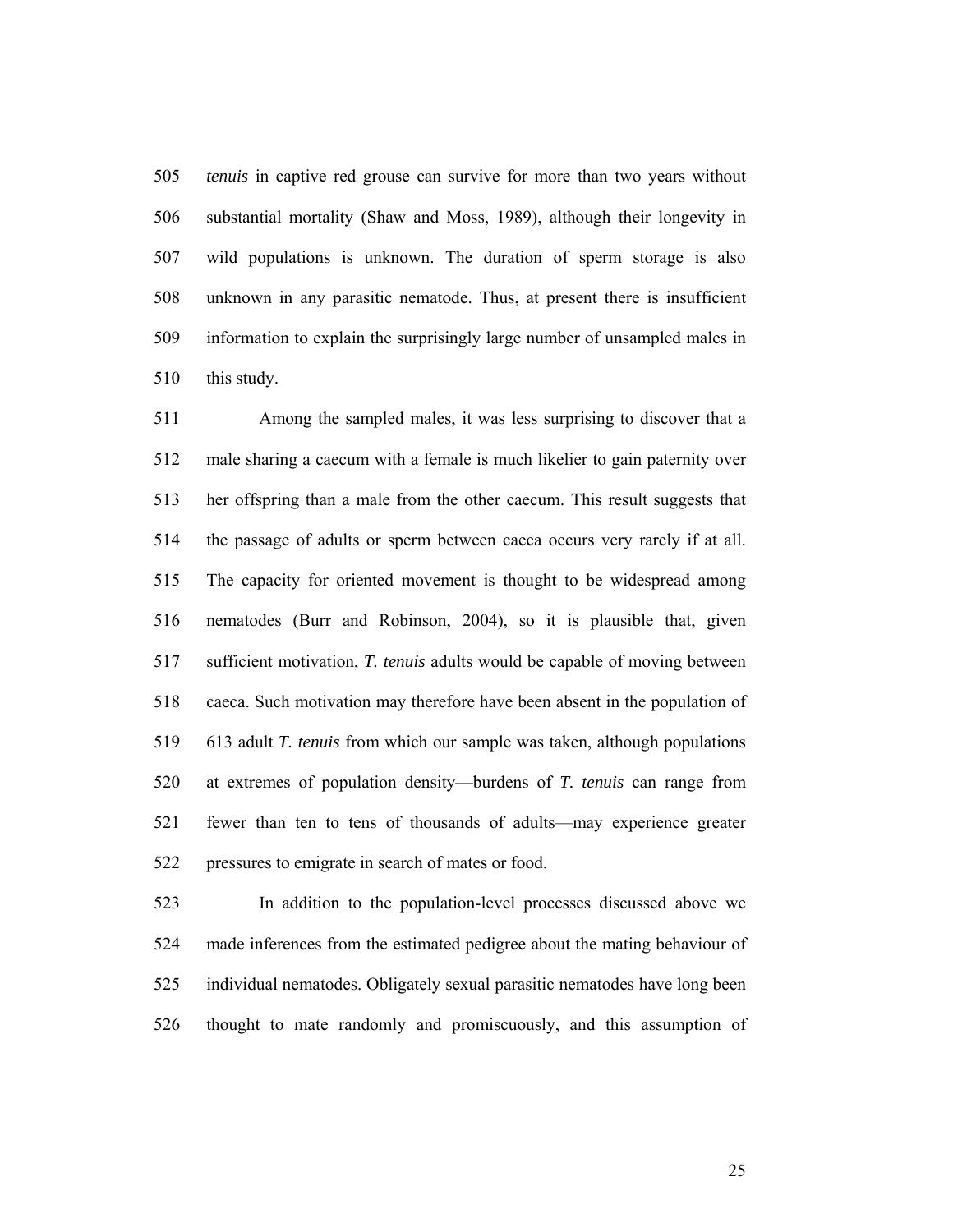527 randomness is generally extended to cover allocation of reproductive 528 success (Barnes *et al*, 1995; Churcher and Basáñez, 2008; Dobson *et al*, 529 1987; Saul, 1995; Smith *et al*, 1999). Deviation from random mating will 530 usually reduce the effective population size, which will in turn reduce the 531 amount of genetic variation that a population can maintain, accelerate 532 genetic drift and reduce the effectiveness of selection on traits such as drug 533 resistance. Our results from *T. tenuis* are consistent with random mating and 534 promiscuity, but not with random allocation of reproductive success. 535 However, the deviation from random allocation observed here should be 536 interpreted with caution because it is effectively instantaneous. Ideally, 537 measures of reproductive success are taken over an organism's lifetime, 538 whereas this study was restricted to observing a few hours of reproductive 539 output from the time of host sampling until the females ceased laying viable 540 eggs *in vitro*. It is possible that the degree of variance in male reproductive 541 success observed here might average out over the lifespan of a *T. tenuis* to 542 produce a distribution of male reproductive success more indicative of 543 random allocation of paternities, although such data would be practically 544 impossible to acquire in an endoparasite. In species where lifelong 545 observations are feasible, short term estimates of standardized variance in 546 male reproductive success  $(I_s)$  have been found to be unreliable indicators of 547 long term *I*s, either by underestimating (Partridge, 1988) or overestimating it 548 (Fincke, 1988).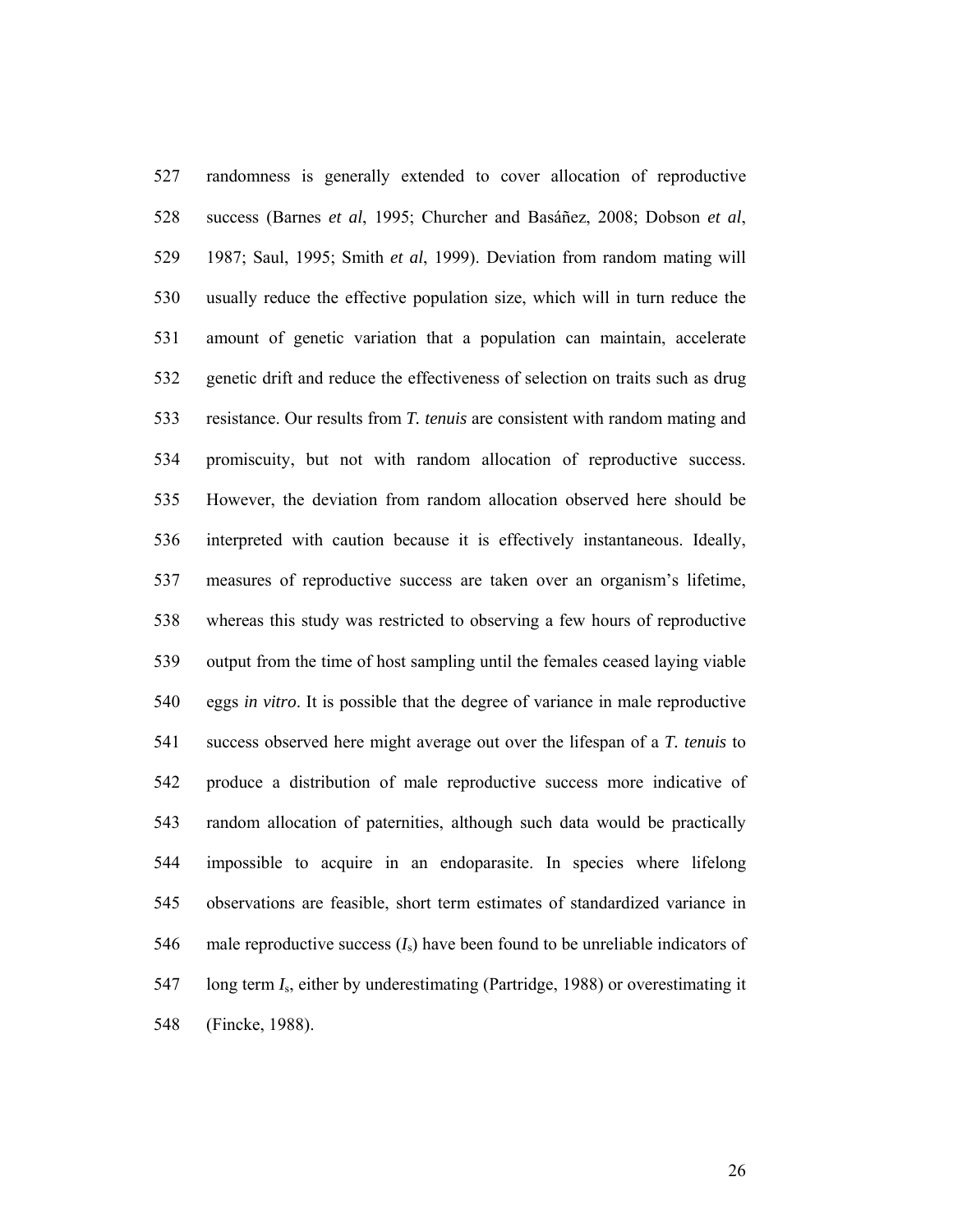549 It should also be remembered that only a single host was sampled, 550 and that the parameters estimated here might vary between hosts, possibly 551 in association with host-level factors, in particular parasite population size. 552 It should be further borne in mind that the posterior distribution of parentage 553 is likely to be biased towards random (Poisson) mating because the 554 Bayesian analysis assumes that parentage follows a Poisson process, 555 conditioning on the fixed effects (in this case the caecum). One option for 556 dealing with this bias would be to take a random effects approach to model 557 overdispersion in male fecundity, or even to model mate fidelity through 558 overdispersion at the level of parental combination, although this would add 559 further complexity to an already computationally complex analysis.

560 Fully random and promiscuous mating, where mate choice and pair 561 bonding are absent, is expected to be rare because both sexes should benefit 562 from the ability to choose mates that bring direct (e.g. high fecundity) and 563 indirect benefits ("good genes"). However, promiscuity can be favoured 564 under certain conditions: when there is no variation in fitness, or in 565 unpredictable environments where selective forces favour different genes in 566 different generations (Jennions and Petrie, 2000), or when monopolisation 567 of mates or resources is not feasible. Any of these factors might explain the 568 degree of promiscuity that we have observed in *T. tenuis*. A lack of variation 569 in fitness seems the least likely factor, for a variety of reasons. Firstly, a *T.*  570 *tenuis* population must have the ability to evade the potentially varied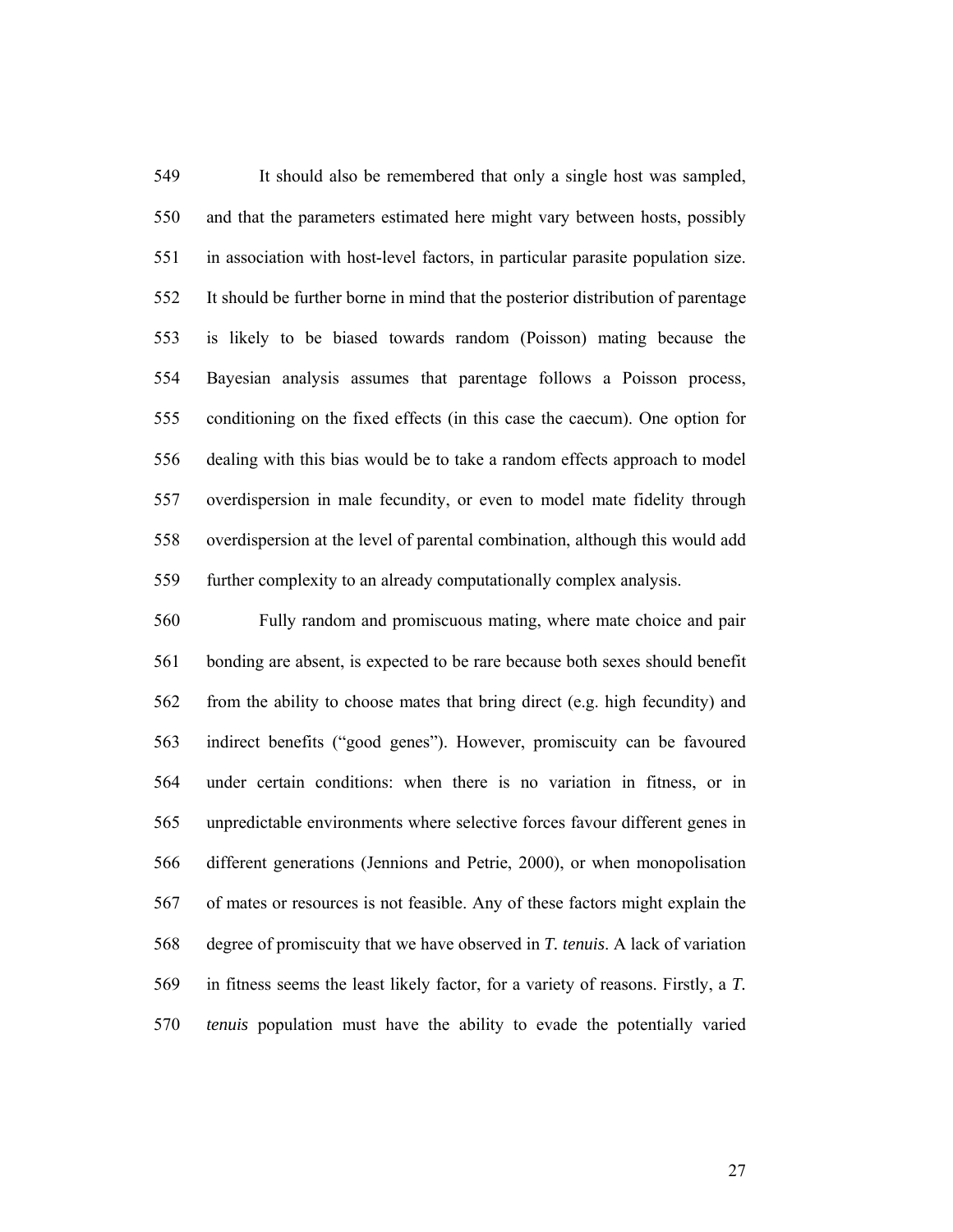571 immune defences of their hosts, and variation in immune evasion by 572 parasitic nematodes is likely to have a significant genetic component, as 573 suggested by variation in immunogenicity and other life history traits 574 between strains (Grant, 1994; Paterson and Barber, 2007). In addition, 575 variation in fitness is likely to be influenced by non-genetic factors such as 576 age, which is associated with declining fecundity in female *T. tenuis* (Shaw 577 and Moss, 1989). Other explanations are therefore more plausible. *T. tenuis*, 578 in common with most parasites of vertebrates, live in an unpredictable 579 environment in the sense that each new generation is likely to encounter a 580 new host with a different set of immune defences. Such unpredictability 581 should also make promiscuous mating a beneficial strategy by maximising 582 the genetic variation among offspring and improving the chances of creating 583 optimal genotypes for an unknown future environment.

584 Absence of mate choice could also result from mechanistic 585 limitations. It is not known to what extent parasitic nematodes are able to 586 distinguish between mates, nor if either sex has the ability to control access 587 to matings. Pheromone-mediated sex attraction of females by males and of 588 males by females is widespread in animal parasitic nematodes (Bone and 589 Shorey, 1978), so pheromones provide a potential mechanism through 590 which mate choice could operate. The existence of sperm storage organs 591 also provides the opportunity for cryptic post-copulatory mate choice in 592 females and sperm competition between males. All nematodes have large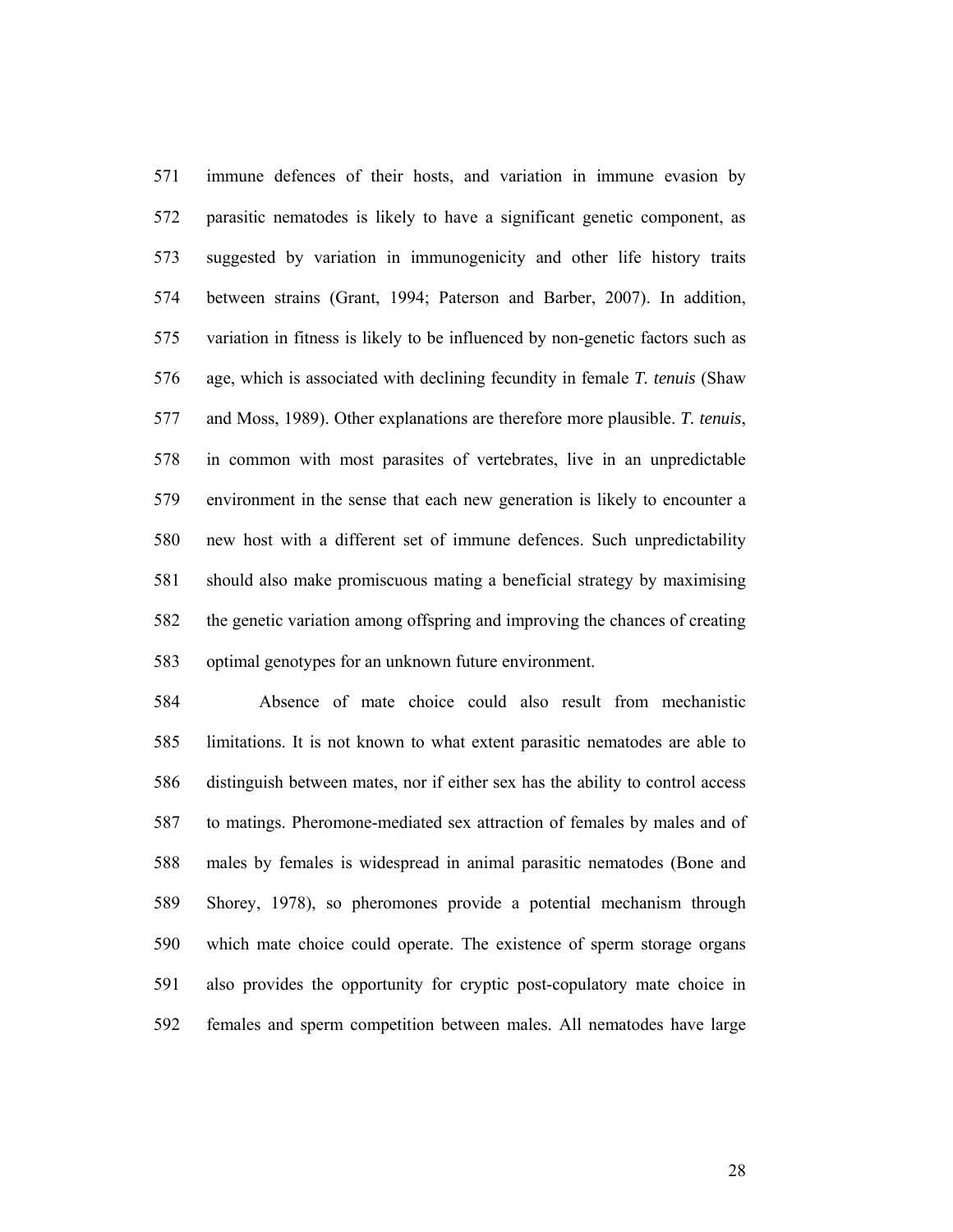593 amoeboid sperm that are thought to compete for access to the spermatheca. 594 Indeed, the evolution of amoeboid sperm in nematodes is thought to have 595 been driven by sperm competition (LaMunyon and Ward, 1999; Snook, 596 2005).

597 In summary, we have used paternity analysis of a *T. tenuis*  598 population to reveal a large number of missing males and patterns of mating 599 consistent with random and promiscuous mating within caeca followed by 600 post-copulatory variance in male reproductive success. The extent to which 601 these patterns reflect general processes in parasitic nematodes—and in 602 particular whether the assumption of random mating is justified—is difficult 603 to discover by studying populations in wild hosts, but could perhaps more 604 easily be tackled by genotyping the shed eggs of experimentally infected 605 captive hosts.

606

607

#### 608 **Acknowledgements**

609 We are grateful to the gamekeeper and the estate owner for access to the 610 sampling site and assistance with sampling. We also thank Malcolm 611 Kennedy, Steve Paterson, Victoria Grillo, Erica Packard, John Gilleard, 612 Mike Stear and Terry Burke for advice and discussions. The manuscript 613 benefited considerably from the comments of Christine Müller-Graf and two 614 anonymous reviewers. This work was funded by a Leverhulme Trust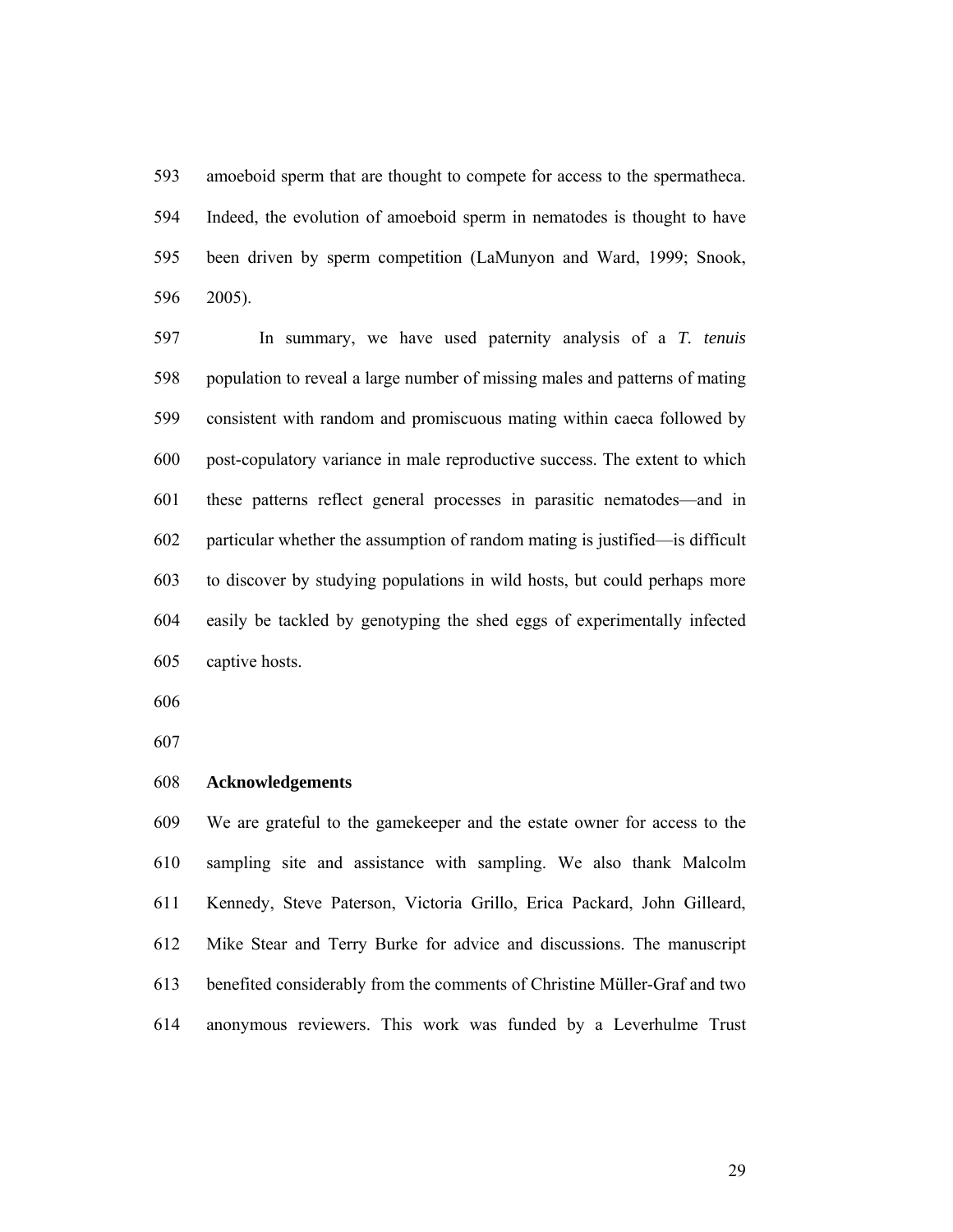- 615 research project grant (PCDJ, AA, LFK) and a NERC grant awarded to T.
- 616 Burke in Sheffield (JDH).
- 617

# 618 **References**

- 619 Anderson JD, Williams-Blangero S, Anderson TJC (2003). Spurious
- 620 genotypes in female nematodes resulting from contamination with male
- 621 DNA. *J Parasitol* **89**(6)**:** 1232-1234.
- 622
- 623 Barnes EH, Dobson RJ, Barger IA (1995). Worm control and anthelmintic
- 624 resistance: adventures with a model. *Parasitol Today* **11**(2)**:** 56-63.
- 625
- 626 Bird AF, Bird J (1991). *The structure of nematodes*. Academic Press: San 627 Diego.
- 628
- 629 Blaxter ML (2001). Molecular Analysis of Nematode Evolution. In:
- 630 Kennedy MW and Harnett W (eds) *Parasitic Nematodes: Molecular*
- 631 *Biology, Biochemistry and Immunology*. CABI Publishing: Wallingford.
- 632 UK, pp 139-166.
- 633
- 634 Bone LW, Shorey HH (1978). Nematode sex pheromones. *J Chem Ecol* 635 **4**(5)**:** 595-612.
- 636
- 637 Boness DJ, Bowen WD, Francis JM (1993). Implications of DNA
- 638 fingerprinting for mating systems and reproductive strategies of pinnipeds.
- 639 *Symp Zool Soc Lond* **66:** 61-93.
- 640
- 641 Botstein D, White RL, Skolnick M, Davis RW (1980). Construction of a
- 642 genetic linkage map in man using restriction fragment polymorphisms. *Am J*
- 643 *Hum Genet* **32:** 314-331.
- 644
- 645 Braselton J, Huband J, Braselton L (2004). Incorporating mating
- 646 preferences into a host–parasite model. *Math Biosci* **192**(1)**:** 1-18.
- 647
- 648 Burr A, Robinson AF (2004). Locomotion behaviour. In: Gaugler R and
- 649 Bilgrami AL (eds) *Nematode Behaviour*. CABI Publishing: Wallingford,
- 650 UK, pp 25-62.
- 651
- 652 Churcher TS, Basáñez M-G (2008). Density dependence and the spread of
- 653 anthelmintic resistance. *Evolution* **62**(3)**:** 528-537.
- 654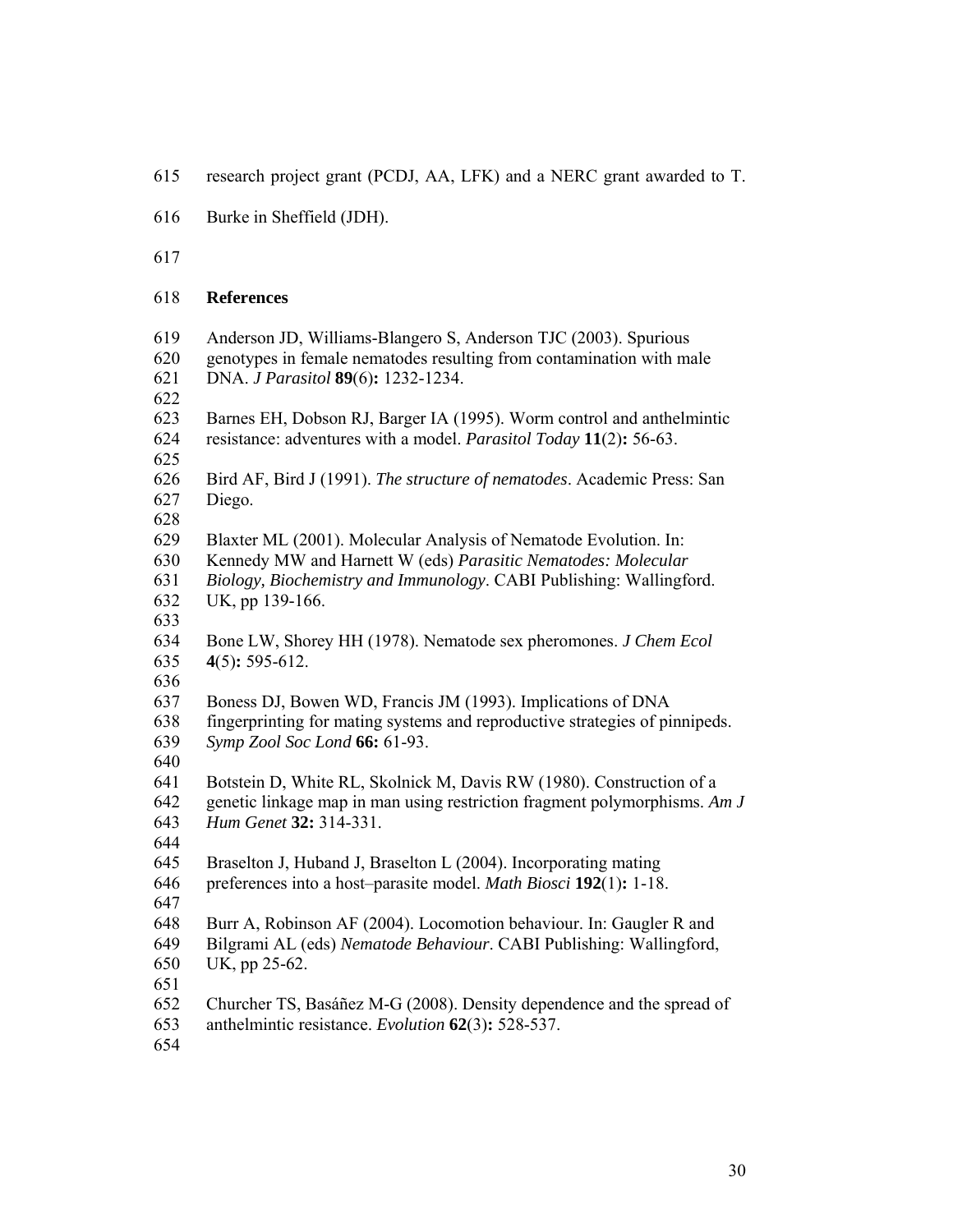655 Churcher TS, Schwab AE, Prichard RK, Basáñez M-G (2008). An analysis 656 of genetic diversity and inbreeding in *Wuchereria bancrofti*: Implications 657 for the spread and detection of drug resistance. *PLoS Negl Trop Dis* **2**(4)**:** 658 e211. 659 660 Criscione CD, Poulin R, Blouin MS (2005). Molecular ecology of parasites: 661 elucidating ecological and microevolutionary processes. *Mol Ecol* **14**(8)**:** 662 2247-2257. 663 664 Crow JF (1958). Some possibilities of measuring selection intensities in 665 man. *Hum Biol* **30**(1)**:** 1-13. 666 667 Dobson RJ, Griffiths DA, Donald AD, Waller PJ (1987). A genetic model 668 describing the evolution of levamisole resistance in *Trichostrongylus*  669 *colubriformis*, a nematode parasite of sheep. *IMA Journal of Mathematics*  670 *Applied in Medicine & Biology* **4:** 279-293. 671 672 Emery AM, Wilson IJ, Craig S, Boyle PR, Noble LR (2001). Assignment of 673 paternity groups without access to parental genotypes: multiple mating and 674 developmental plasticity in squid. *Mol Ecol* **10**(5)**:** 1265-1278. 675 676 Fincke OM (1988). Sources of variation in lifetime reproductive success in 677 a nonterritorial damselfly (Odonata: Coenagrionidae). In: Clutton-Brock TH 678 (ed) *Reproductive Success: Studies of Individual Variation in Contrasting*  679 *Breeding Systems*. University of Chicago Press: Chicago, pp 24-43. 680 681 Floyd R, Abebe E, Papert A, Blaxter M (2002). Molecular barcodes for soil 682 nematode identification. *Mol Ecol* **11**(4)**:** 839-850. 683 684 Grant WN (1994). Genetic variation in parasitic nematodes and its 685 implications. *Int J Parasitol* **24**(6)**:** 821-830. 686 687 Griffith SC, Owens IPF, Thuman KA (2002). Extra pair paternity in birds: a 688 review of interspecific variation and adaptive function. *Mol Ecol* **11:** 2195- 689 2212. 690 691 Grillo V, Jackson F, Cabaret J, Gilleard JS (2007). Population genetic 692 analysis of the ovine parasitic nematode *Teladorsagia circumcincta* and 693 evidence for a cryptic species. *Int J Parasitol* **37**(3-4)**:** 435-447. 694 695 Grillo V, Jackson F, Gilleard JS (2006). Characterisation of *Teladorsagia*  696 *circumcincta* microsatellites and their development as population genetic 697 markers. *Mol Biochem Parasitol* **148**(2)**:** 181-189. 698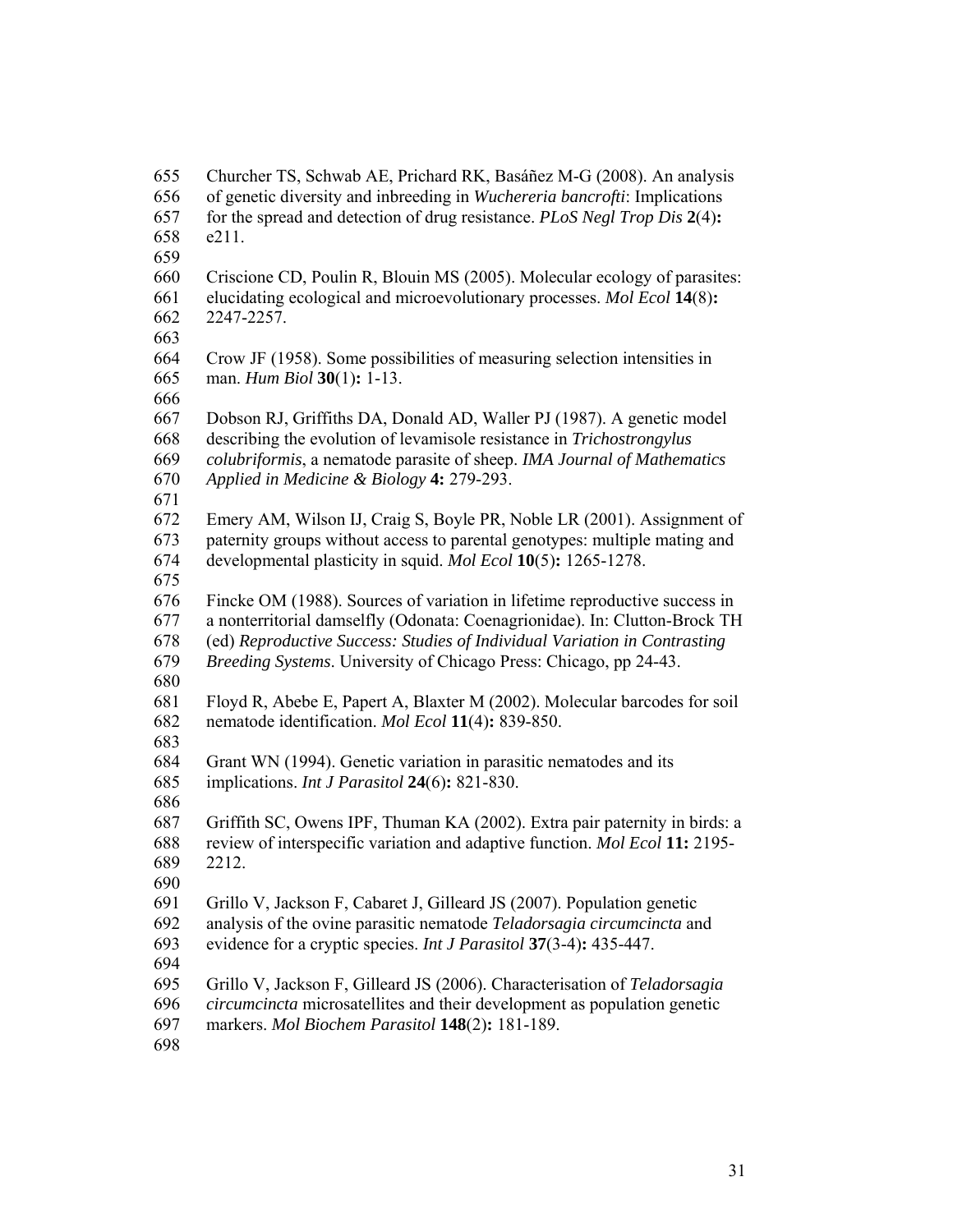699 Hadfield JD, Richardson DS, Burke T (2006). Towards unbiased parentage 700 assignment: combining genetic, behavioural and spatial data in a Bayesian 701 framework. *Mol Ecol* **15**(12)**:** 3715-3730. 702 703 Hope IA (ed) (1999). *C. elegans: A Practical Approach*. Oxford University 704 Press: Oxford. 705 706 Hudson PJ (1992). *Grouse in Space and Time*. The Game Conservancy 707 Trust, Fordingbridge, UK. 708 709 Jennions MD, Petrie M (2000). Why do females mate multiply? A review of 710 the genetic benefits. *Biol Rev Camb Philos Soc* **75:** 21-64. 711 712 Johnson PCD, Webster LMI, Adam A, Buckland R, Dawson DA, Keller LF 713 (2006). Abundant variation in microsatellites of the parasitic nematode 714 *Trichostrongylus tenuis* and linkage to a tandem repeat. *Mol Biochem*  715 *Parasitol* **148**(2)**:** 210-218. 716 717 Jones AG, Ardren WR (2003). Methods of parentage analysis in natural 718 populations. *Mol Ecol* **12:** 2511-2523. 719 720 Jones AG, Avise JC (2001). Mating systems and sexual selection in male-721 pregnant pipefishes and seahorses: insights from microsatellite-based 722 studies of maternity. *J Hered* **92**(2)**:** 150-158. 723 724 Karam M, Schulz-Key H, Remme J (1987). Population dynamics of 725 *Onchocerca volvulus* after 7 to 8 years of vector control in West Africa. 726 *Acta Trop* **44**(4)**:** 445-457. 727 728 Koch M, Hadfield JD, Sefc KM, Sturmbauer C (2008). Pedigree 729 reconstruction in wild cichlid fish populations. *Mol Ecol* **17**(20)**:** 4500-4511. 730 731 Kokko H, Mackenzie A, Reynolds JD, Lindstrom J, Sutherland WJ (1999). 732 Measures of inequality are not equal. *Am Nat* **154**(3)**:** 358-382. 733 734 Krebs CJ (1989). *Ecological methodology*. Harper & Row: New York. 735 736 LaMunyon CW, Ward S (1999). Evolution of sperm size in nematodes: 737 sperm competition favours larger sperm. *Proc R Soc Lond B Biol Sci* 738 **266**(1416)**:** 263-267. 739 740 Lynch M, Ritland K (1999). Estimation of pairwise relatedness with 741 molecular markers. *Genetics* **152:** 1753-1766.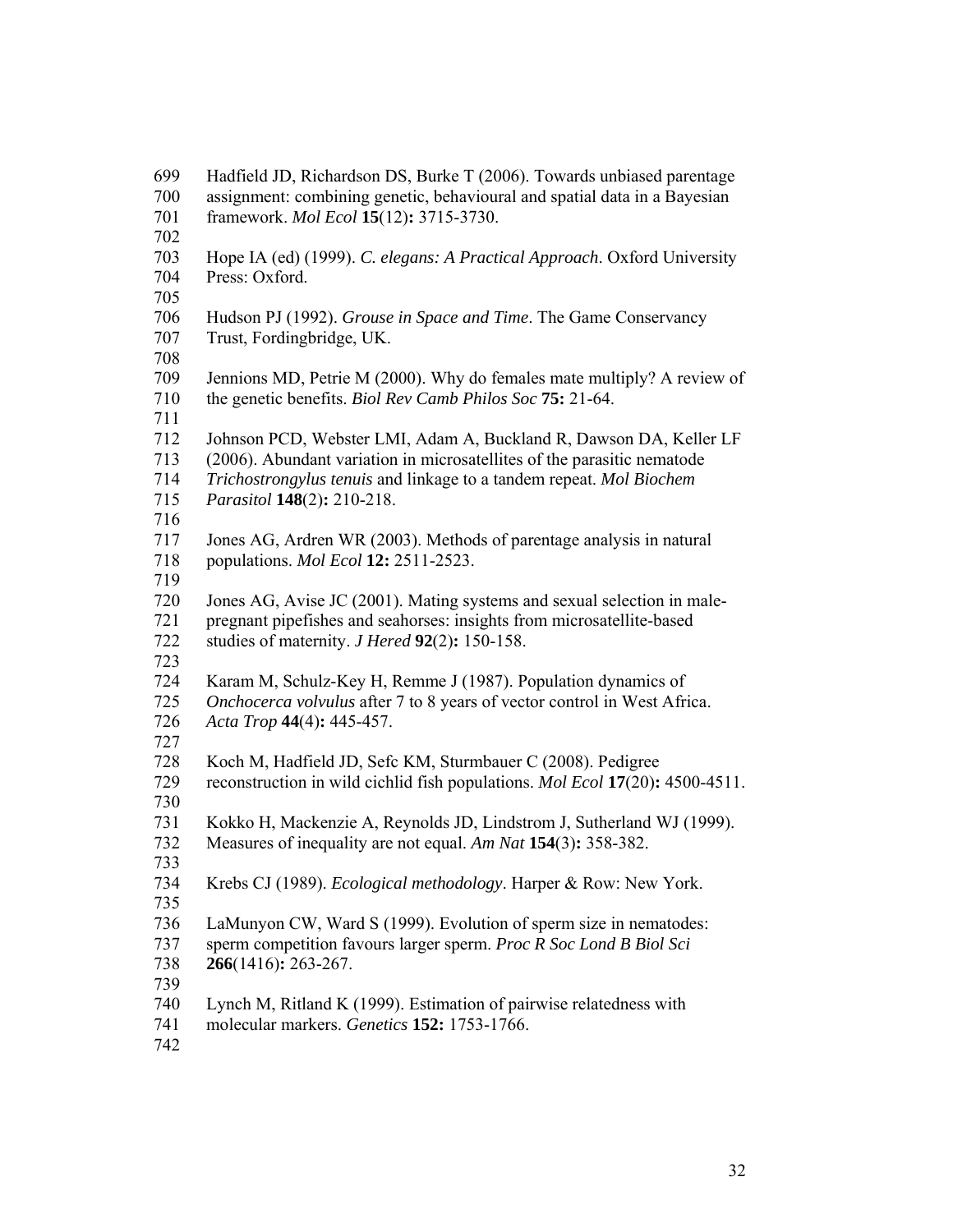743 Marshall TC, Slate J, Kruuk LEB, Pemberton JM (1998). Statistical 744 confidence for likelihood-based paternity inference in natural populations. 745 *Mol Ecol* **7**(5)**:** 639-655. 746 747 Nei M (1978). Estimation of average heterozygosity and genetic distance 748 from a small number of individuals. *Genetics* **89:** 583-590. 749 750 Nei M, Roychoudhury AK (1974). Sampling variances of heterozygosity 751 and genetic distance. *Genetics* **76:** 379-390. 752 753 Nejsum P, Frydenberg J, Roepstorff A, Davis Parker JE (2005). Population 754 structure in *Ascaris suum* (Nematoda) among domestic swine in Denmark as 755 measured by whole genome DNA fingerprinting. *Hereditas* **142**(2005)**:** 7- 756 14. 757 758 Nieberding C, Libois R, Douady CJ, Morand S, Michaux JR (2005). 759 Phylogeography of a nematode (*Heligmosomoides polygyrus*) in the western 760 Palearctic region: persistence of northern cryptic populations during ice 761 ages? *Mol Ecol* **14**(3)**:** 765-779. 762 763 Partridge L (1988). Lifetime reproductive success in *Drosophila*. In: 764 Clutton-Brock TH (ed) *Reproductive Success: Studies of Individual*  765 *Variation in Contrasting Breeding Systems*. University of Chicago Press: 766 Chicago, pp 11-23. 767 768 Paterson S, Barber R (2007). Experimental evolution of parasite life-history 769 traits in *Strongyloides ratti* (Nematoda). *Proc R Soc Biol Sci Ser B* 770 **274**(1617)**:** 1467-1474. 771 772 Peakall R, Smouse PE (2006). GENALEX 6: genetic analysis in Excel. 773 Population genetic software for teaching and research. *Mol Ecol Notes* **6:** 774 288-295. 775 776 R Development Core Team. (2008). R: A Language and Environment for 777 Statistical Computing. R Foundation for Statistical Computing, Vienna. 778 779 Saul A (1995). Computer model of the maintenance and selection of genetic 780 heterogeneity in polygamous helminths. *Parasitology* **111:** 531-536. 781 782 Shaw JL, Moss R (1989). The role of parasite fecundity and longevity in the 783 success of *Trichostrongylus tenuis* in low-density red grouse populations. 784 *Parasitology* **99:** 253-258. 785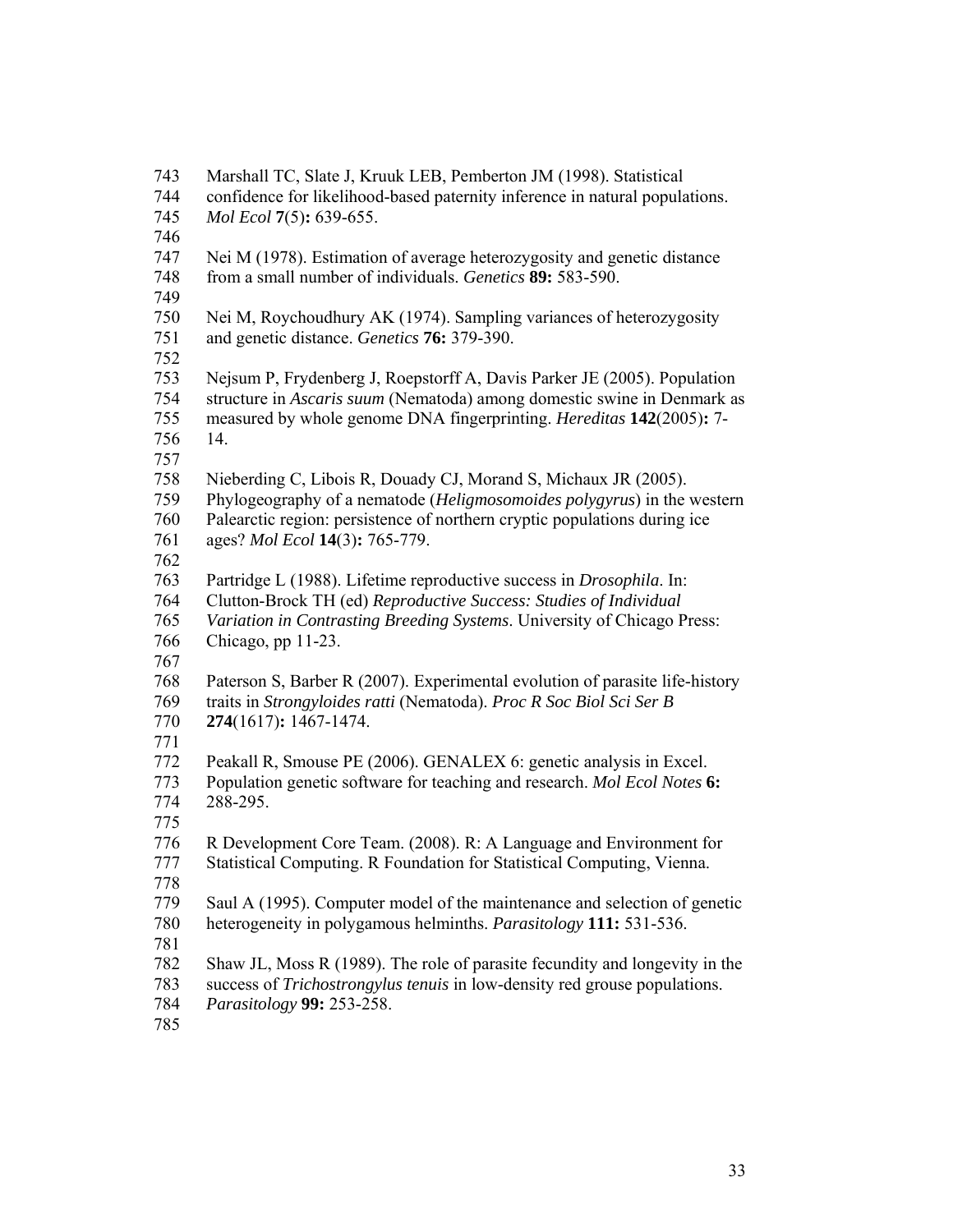| 786<br>787<br>788<br>789        | Smith G, Grenfell BT, Isham V, Cornell S (1999). Anthelmintic resistance<br>revisited: under-dosing, chemoprophylactic strategies, and mating<br>probabilities. Int J Parasitol 29(1): 77-91.                                            |
|---------------------------------|------------------------------------------------------------------------------------------------------------------------------------------------------------------------------------------------------------------------------------------|
| 790<br>791<br>792               | Snook RR (2005). Sperm in competition: not playing by the numbers.<br>Trends Ecol Evol 20(1): 46-53.                                                                                                                                     |
| 793<br>794<br>795<br>796<br>797 | Troell K, Engstrom A, Morrison DA, Mattsson JG, Hoglund J (2006).<br>Global patterns reveal strong population structure in Haemonchus contortus,<br>a nematode parasite of domesticated ruminants. Int J Parasitol 36(12):<br>1305-1316. |
| 798<br>799<br>800<br>801        | Wade MJ, Arnold SJ (1980). The intensity of sexual selection in relation to<br>male sexual-behavior, female choice, and sperm precedence. Anim Behav<br>28(MAY): 446-461.                                                                |
| 802<br>803<br>804               | Wang J (2004). Sibship reconstruction from genetic data with typing errors.<br>Genetics 166: 1963-1979.                                                                                                                                  |
| 805<br>806<br>807<br>808        | Webster LMI, Johnson PCD, Adam A, Mable BK, Keller LF (2007).<br>Macrogeographic population structure in a parasitic nematode with avian<br>hosts. Vet Parasitol 144(1-2): 93-103.                                                       |
| 809<br>810<br>811<br>812        | Wielgoss S, Taraschewski H, Meyer A, Wirth T (2008). Population<br>structure of the parasitic nematode Anguillicola crassus, an invader of<br>declining North-Atlantic eel stocks. Mol Ecol 17: 3478-3495.                               |
| 813<br>814<br>815<br>816        | Williams BD, Schrank B, Huynh C, Shownkeen R, Waterston RH (1992). A<br>Genetic Mapping System in Caenorhabditis elegans Based on Polymorphic<br>Sequence-Tagged Sites. Genetics 131(3): 609-624.                                        |
| 817<br>818<br>819               |                                                                                                                                                                                                                                          |
| 820                             |                                                                                                                                                                                                                                          |
| 821                             |                                                                                                                                                                                                                                          |
| 822<br>823                      |                                                                                                                                                                                                                                          |
|                                 |                                                                                                                                                                                                                                          |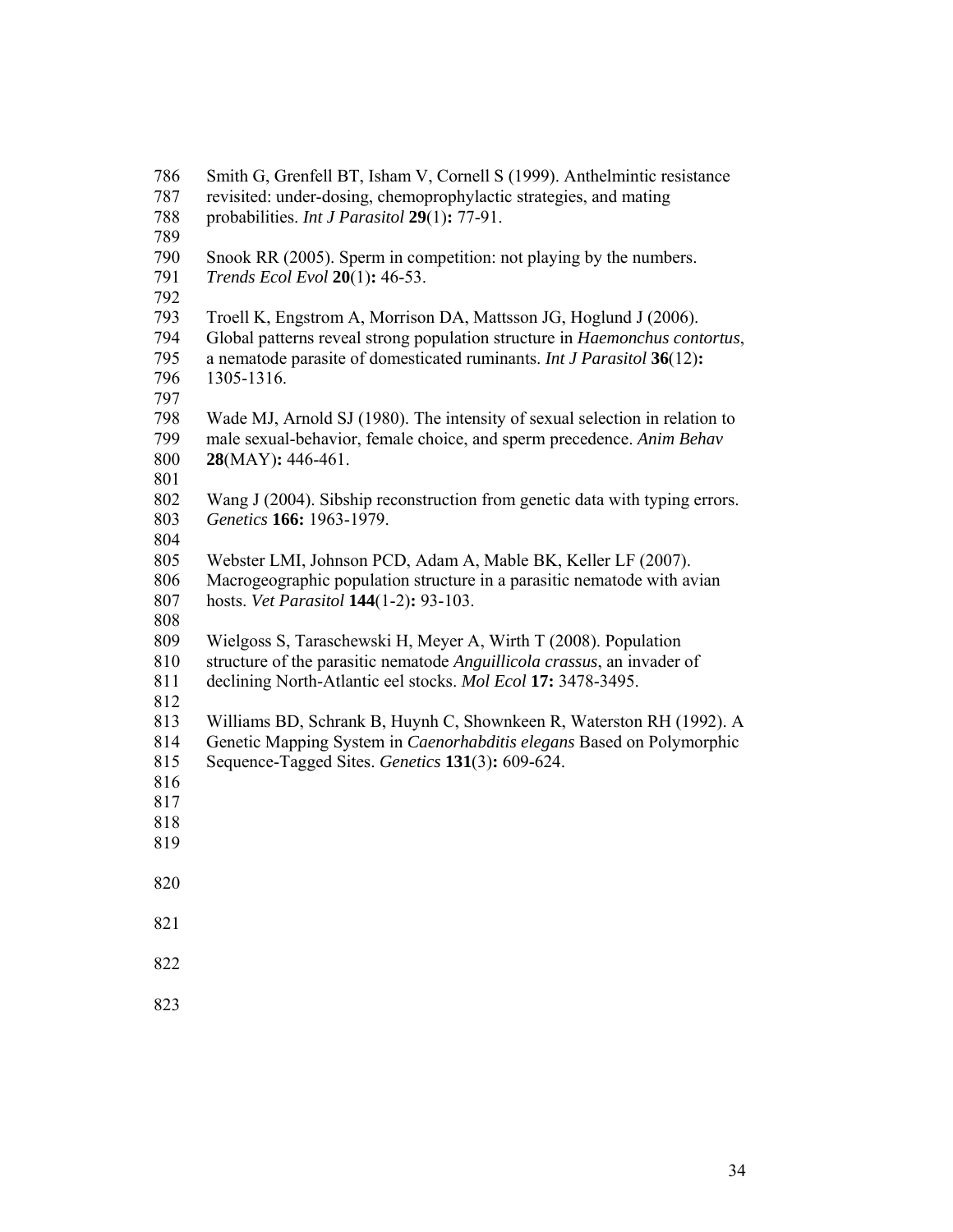#### 824 **Titles and legends to figures**

825

826 Figure 1. Posterior probability density of the number of unsampled males.

827

828 Figure 2. The distribution of the maximum posterior probability of paternity 829 among 150 *T. tenuis* larvae.

830

831 Figure 3. A pedigree showing the parentage of 71 larvae by 19 females (left) 832 and 32 sampled males (right). Paternity assignments with a maximum 833 probability of paternity exceeding 0.64 are shown, resulting in a mean 834 paternity assignment confidence of 90%. Parentage is indicated by solid 835 lines linking males and females, with numbers of offspring given above the 836 lines.

837

838 Figure 4. The observed distribution of reproductive success among sampled 839 males in the local caecum, and the expected distribution under the null 840 hypothesis of a random (Poisson) allocation. The mean  $(\pm SD)$  number of 841 males achieving a given number of units of reproductive success (measured 842 in paternities, A, and copulations, B) was estimated from 1000 MCMC 843 samples. *I*, *I*s: standardized variance in reproductive success (95% CI) as 844 defined by Boness *et al.* (1993) and Wade & Arnold (1980) respectively.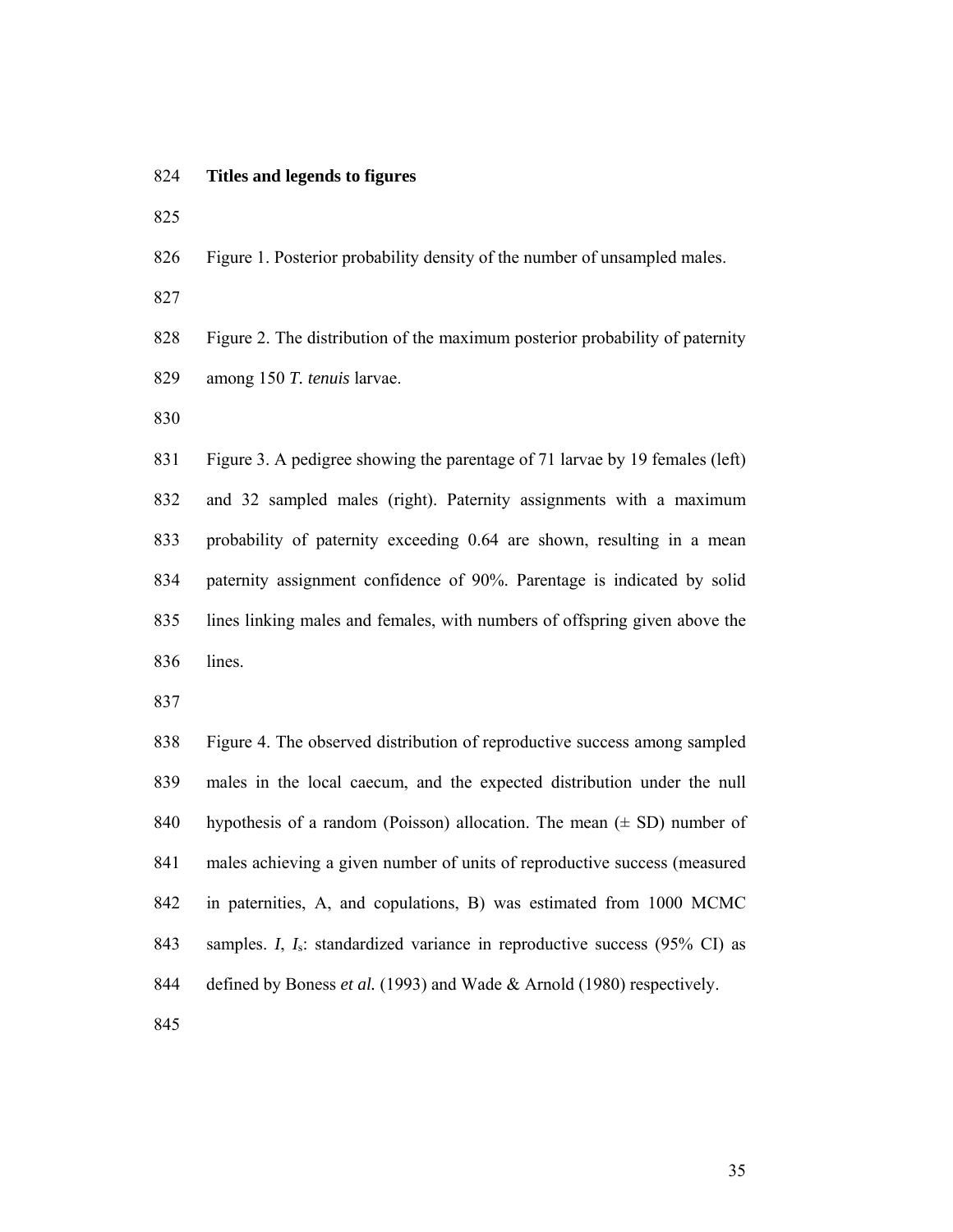#### **Tables**

Table 1. Numbers of eggs laid and larvae hatched by 51 female *T. tenuis* within 2.5 hours of isolation (early) and in the subsequent 48 hours (late).

| Laying   | $n \ (\%)$ females | $n$ eggs | $n$ (%) females  |         | $n$ larvae Mean (SD)    |
|----------|--------------------|----------|------------------|---------|-------------------------|
| period   | laying eggs        | laid     | producing larvae | hatched | hatch rate <sup>1</sup> |
| Early    | 38 (74.5%)         | 517      | $22(43.1\%)$     | 122     | 0.20(0.24)              |
| Late     | 43 (84.3%)         | 470      | $12(23.5\%)$     | 32      | 0.06(0.13)              |
| Combined | 43 (84.3%)         | 987      | $29(56.9\%)$     | 154     | 0.15(0.19)              |

<sup>1</sup>Mean (SD) hatch rate was calculated using only females who laid eggs in both laying periods ( $n = 38$ ), and differed significantly between periods ( $P = 0.001$ , paired t-test).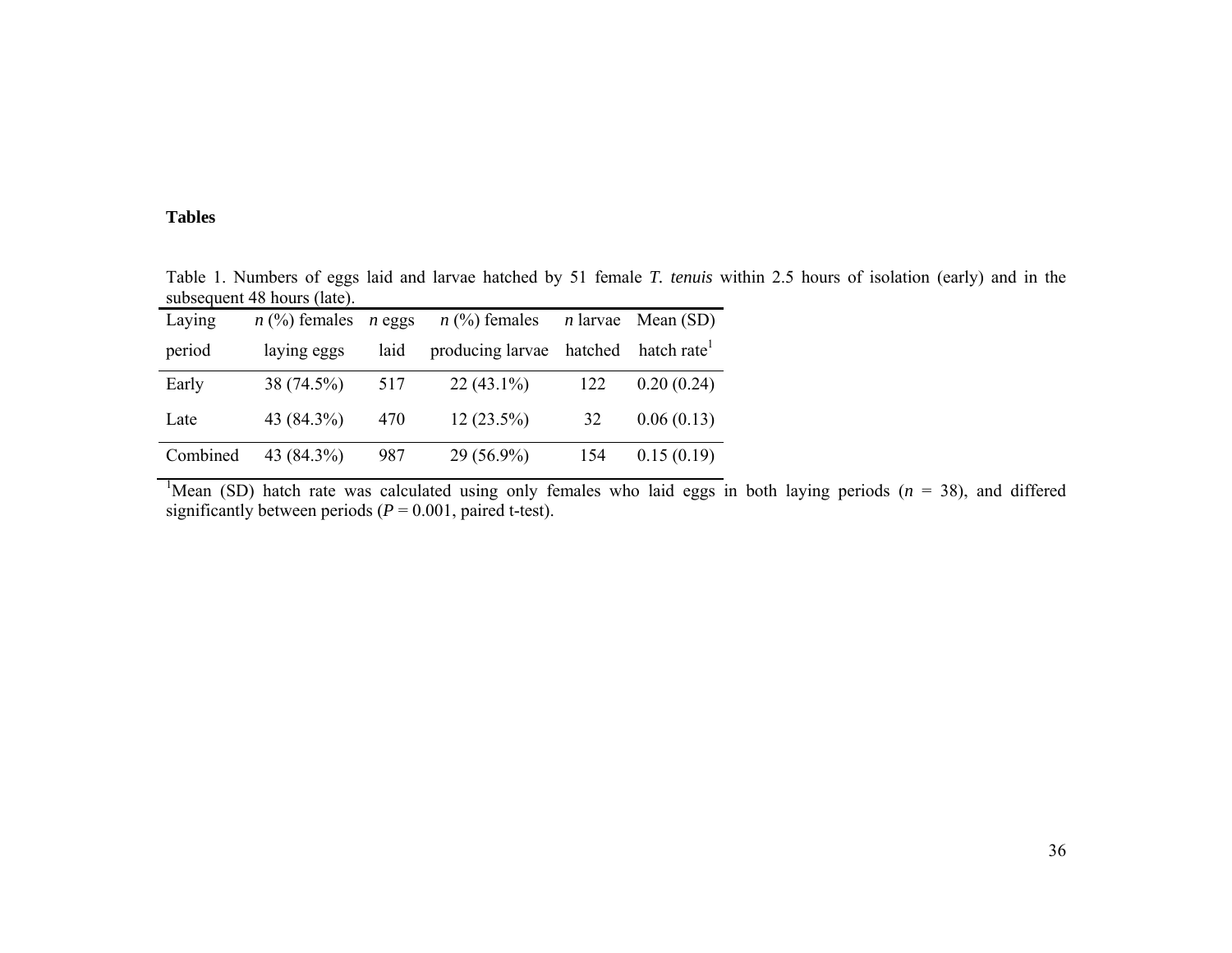| Locus              | $\boldsymbol{n}$ | $N_a$ | $H_e$ | PIC  |
|--------------------|------------------|-------|-------|------|
| Tte <sub>002</sub> | 453              | 14    | 0.72  | 0.68 |
| Tte003             | 440              | 21    | 0.77  | 0.74 |
| Tte <sub>057</sub> | 428              | 18    | 0.78  | 0.76 |
| Tte102             | 416              | 9     | 0.78  | 0.75 |
| Tte134             | 437              | 15    | 0.85  | 0.83 |
| Tte211             | 451              | 12    | 0.69  | 0.65 |
| Tte254             | 420              | 19    | 0.80  | 0.77 |
| Tte303             | 439              | 11    | 0.63  | 0.60 |
| Tte335             | 458              | 9     | 0.75  | 0.72 |
| Tte365             | 439              | 10    | 0.60  | 0.53 |
| Mean               | 438              | 14    | 0.74  | 0.70 |

Table 2. Genetic diversity at the ten microsatellite marker loci assayed: number of individuals typed (*n*), number of alleles observed (*Na*), expected heterozygosity (*He*; Nei, 1978), polymorphic information content (*PIC*; Botstein *et al*, 1980).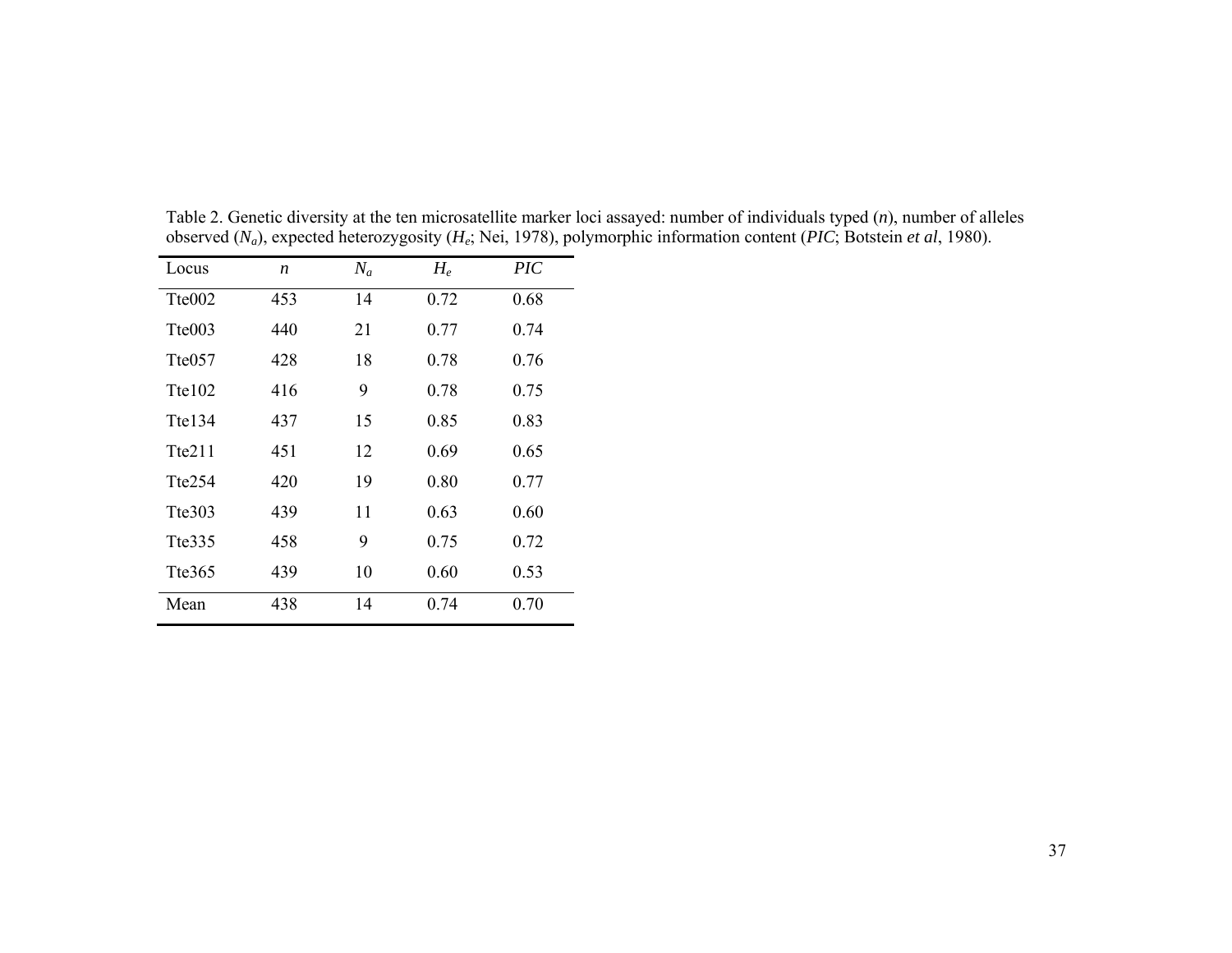| Generation       | Caecum   | $\boldsymbol{n}$ | $n$ genotypes<br>assayed<br>(mean $n$ per<br>individual) | Proportion of<br>loci typed,<br>$n = 469$<br>individuals | Proportion of<br>loci typed,<br>$n = 887$<br>genotypes | $n\ (\%)$<br>individuals<br>typed<br>at $\geq$ 5 loci | Allelic dropout rate<br>per allele<br>$(95\% \text{ CI})$ | False allele rate<br>per allele<br>$(95\% \text{ CI})$ |
|------------------|----------|------------------|----------------------------------------------------------|----------------------------------------------------------|--------------------------------------------------------|-------------------------------------------------------|-----------------------------------------------------------|--------------------------------------------------------|
| Mother           | Local    | 25 <sup>1</sup>  | 75(3.0)                                                  | 84%                                                      | 53%                                                    | 22 (88%)                                              | 0.177(0.163, 0.191)                                       | 0.019(0.015, 0.023)                                    |
| Larval offspring | Local    | 150              | 450(3.0)                                                 | 84%                                                      | 55%                                                    | 133 (89%)                                             |                                                           |                                                        |
| Candidate father | Local    | 122              | 148(1.2)                                                 | 96%                                                      | 96%                                                    | 122 (100%)                                            | 0.014(0.009, 0.020)                                       | 0.006(0.004, 0.010)                                    |
| Candidate father | Neighbr. | 172              | 214(1.2)                                                 | 98%                                                      | 97%                                                    | 170 (99%)                                             |                                                           |                                                        |
| All              | Both     | 469              | 887(1.9)                                                 | 92%                                                      | 72%                                                    | 449 (96%)                                             | 0.082(0.075, 0.090)                                       | 0.013(0.010, 0.016)                                    |

Table 3. Quantity and quality of microsatellite genotype data from *T. tenuis*: number of samples ( *<sup>n</sup>*), number of genotypes attempted, proportion of loci and individuals successfully genotyped and genotyping error rates (with 95% credible intervals). Eleven males from the neighbouring caecum and four larvae that failed at all loci have been excluded from the table.

<sup>1</sup>An additional four mothers whose offspring yielded no genotype data have been omitted from the table. They were nevertheless retained in the analysis because they provided additional information for estimating allele frequencies and error rates.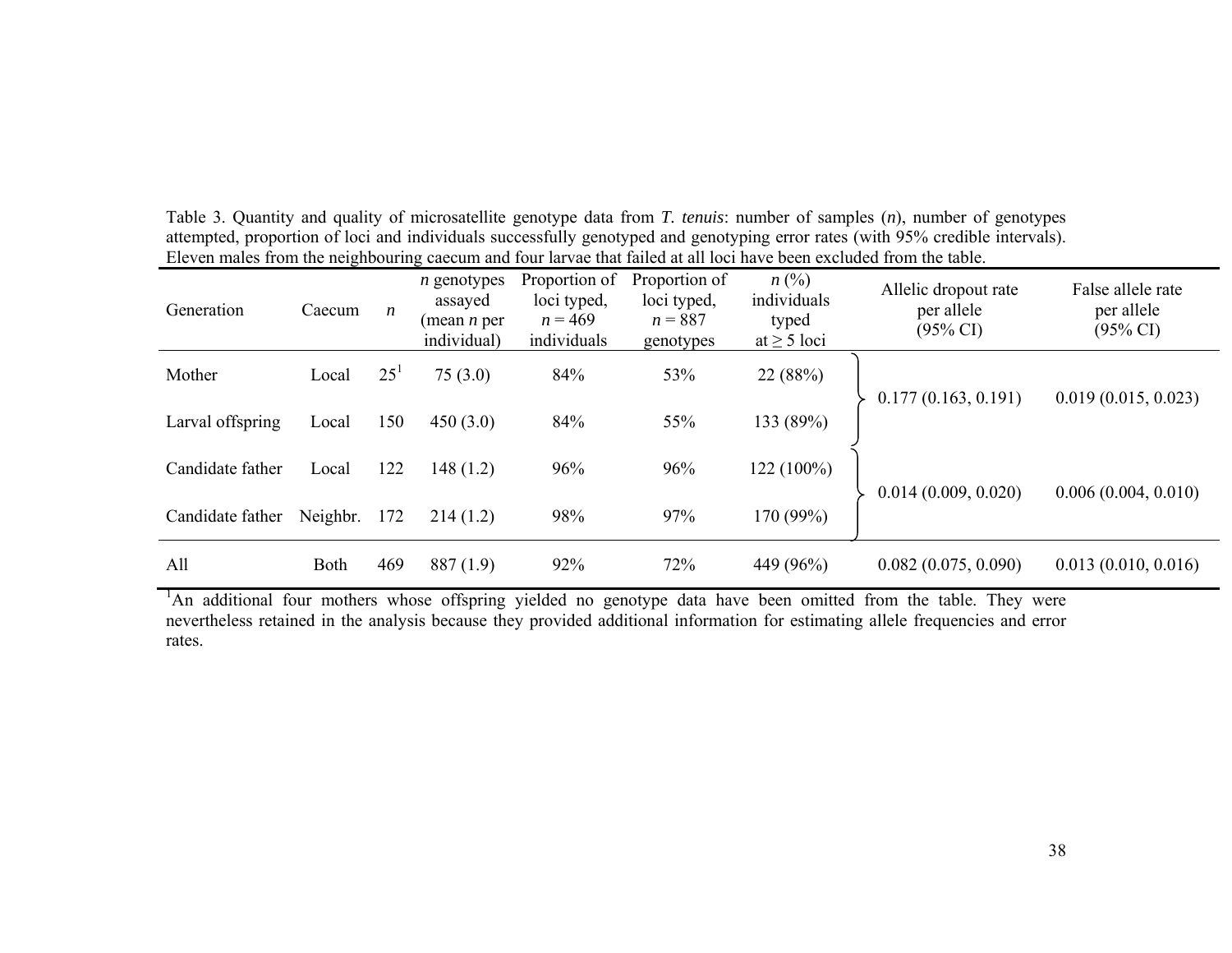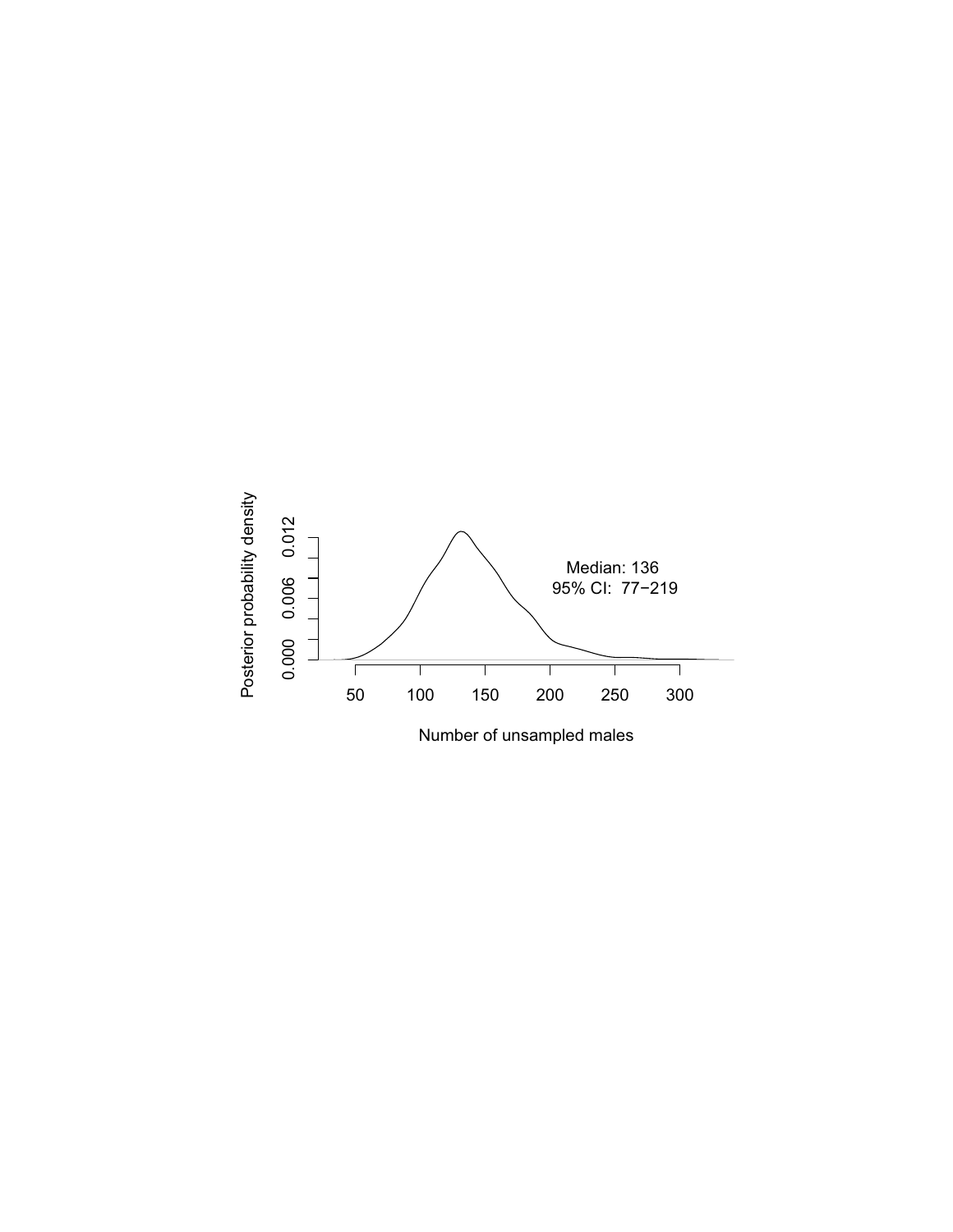

Maximum posterior probability of paternity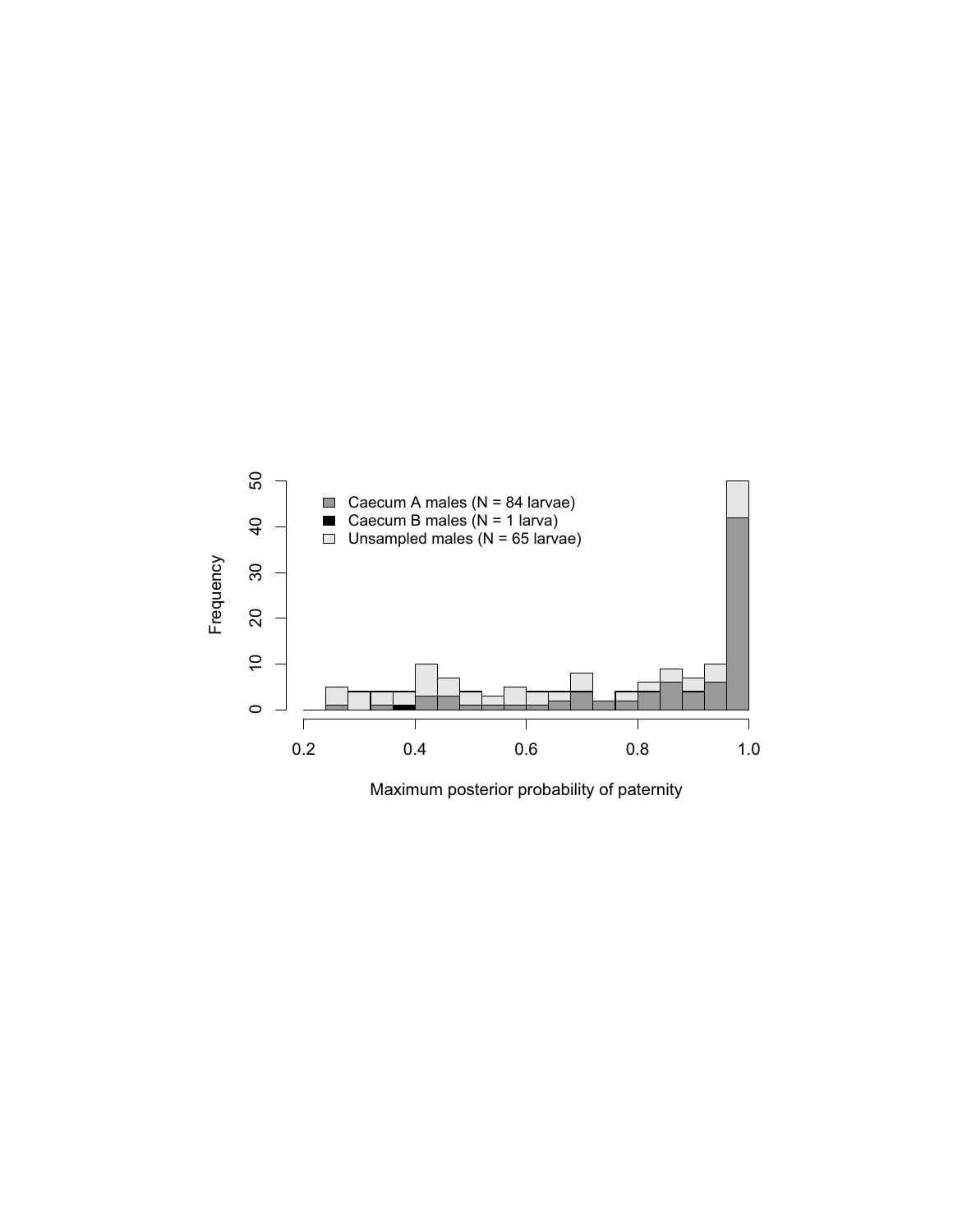| F18<br>⊂                            | $\overline{2}$              | $\overline{M1}$                              |
|-------------------------------------|-----------------------------|----------------------------------------------|
|                                     | $\overline{2}$              |                                              |
| F16                                 | $\overline{4}$              | M10                                          |
| F13<br>$\subset$                    |                             | $\overline{\mathsf{M}31}$                    |
| F12<br>⊂                            |                             | M12                                          |
|                                     | $\frac{3}{1}$               | M14                                          |
|                                     |                             | $\overline{\overline{\text{M27}}}$<br>⊂      |
| F1                                  | 1                           | $\overline{\mathsf{M2}}$                     |
|                                     | 7<br>1                      | $\overline{\mathsf{M6}}$                     |
|                                     |                             | $\overline{\overline{\mathsf{M}}\mathsf{8}}$ |
|                                     |                             | M30                                          |
| F11                                 | 1<br>$\bar{1}$              |                                              |
|                                     | 1                           | M28                                          |
|                                     |                             |                                              |
|                                     | 2<br>1                      | $\overline{\mathsf{M}7}$                     |
|                                     |                             | $\overline{\mathsf{M20}}$                    |
| F7                                  | 1<br>1                      | M22<br>M29                                   |
|                                     |                             |                                              |
| F <sub>4</sub>                      |                             | M <sub>16</sub>                              |
| $\overline{\overline{\mathsf{F8}}}$ |                             | M13<br>τ                                     |
|                                     | $\frac{9}{1}$               |                                              |
| $\overline{\mathsf{F3}}$            | 1                           | $\overline{M17}$                             |
|                                     | 1                           | M25<br>7                                     |
| F19                                 | 7                           | M <sub>5</sub>                               |
|                                     |                             | M26                                          |
| F2                                  | 2<br>4                      | M23<br>ट                                     |
| $-15$                               |                             |                                              |
|                                     |                             | M24                                          |
|                                     | 1                           | $\overline{\mathsf{M}32}$                    |
|                                     |                             | $\overline{\mathsf{M4}}$                     |
| $\overline{\mathsf{F}}$ 1           | 2<br>J<br>J<br>J            |                                              |
|                                     |                             |                                              |
|                                     |                             |                                              |
|                                     |                             |                                              |
| F <sub>6</sub>                      | 2<br>1<br>1                 | $\overline{\mathsf{M}3}$                     |
|                                     |                             | M11                                          |
|                                     |                             | M18                                          |
| F <sub>9</sub>                      |                             |                                              |
|                                     | $\frac{1}{2}$               | M15<br>$\overline{\mathsf{M}9}$              |
|                                     |                             |                                              |
| F1                                  |                             | C                                            |
| F5                                  | $\frac{1}{2}$ $\frac{1}{2}$ | M19<br><u>M21</u>                            |